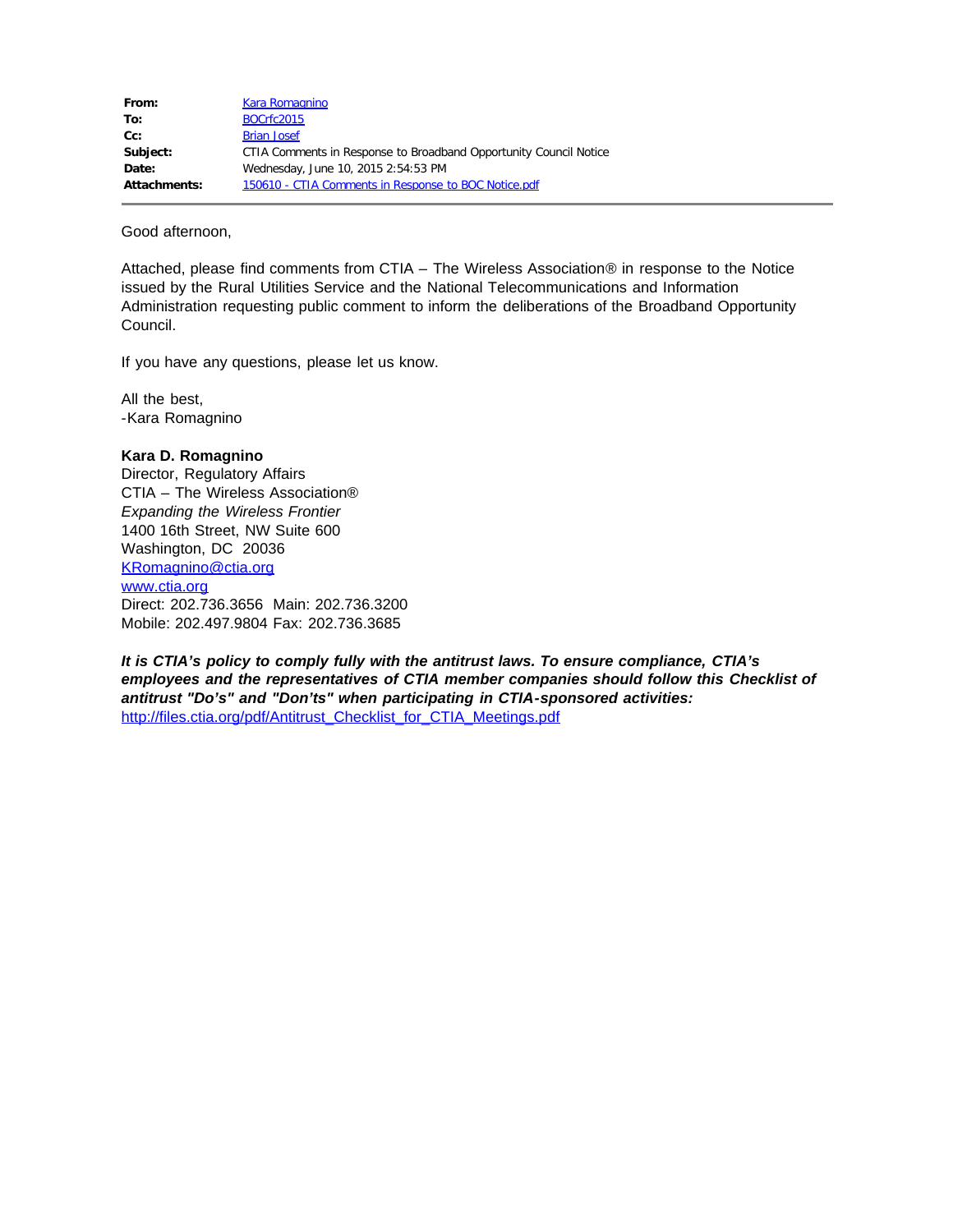# **Before the DEPARTMENT OF AGRICULTURE Rural Utilities Service**

**and**

# **DEPARTMENT OF COMMERCE National Telecommunications and Information Administration**

| In the Matter of                     |                              |
|--------------------------------------|------------------------------|
|                                      |                              |
| <b>Broadband Opportunity Council</b> | Docket No. 150414365-5365-01 |
| <b>Request for Comment</b>           |                              |

# **COMMENTS OF CTIA – THE WIRELESS ASSOCIATION®**

Scott K. Bergmann Vice President, Regulatory Affairs

Jot D. Carpenter, Jr. Vice President, Government Affairs

Brian M. Josef Assistant Vice President, Regulatory Affairs

Kara D. Romagnino Director, Regulatory Affairs

CTIA – The Wireless Association®  $1400$   $16^{\text{th}}$  Street, NW, Suite 600 Washington, D.C. 20036 (202) 785-0081

Dated: June 10, 2015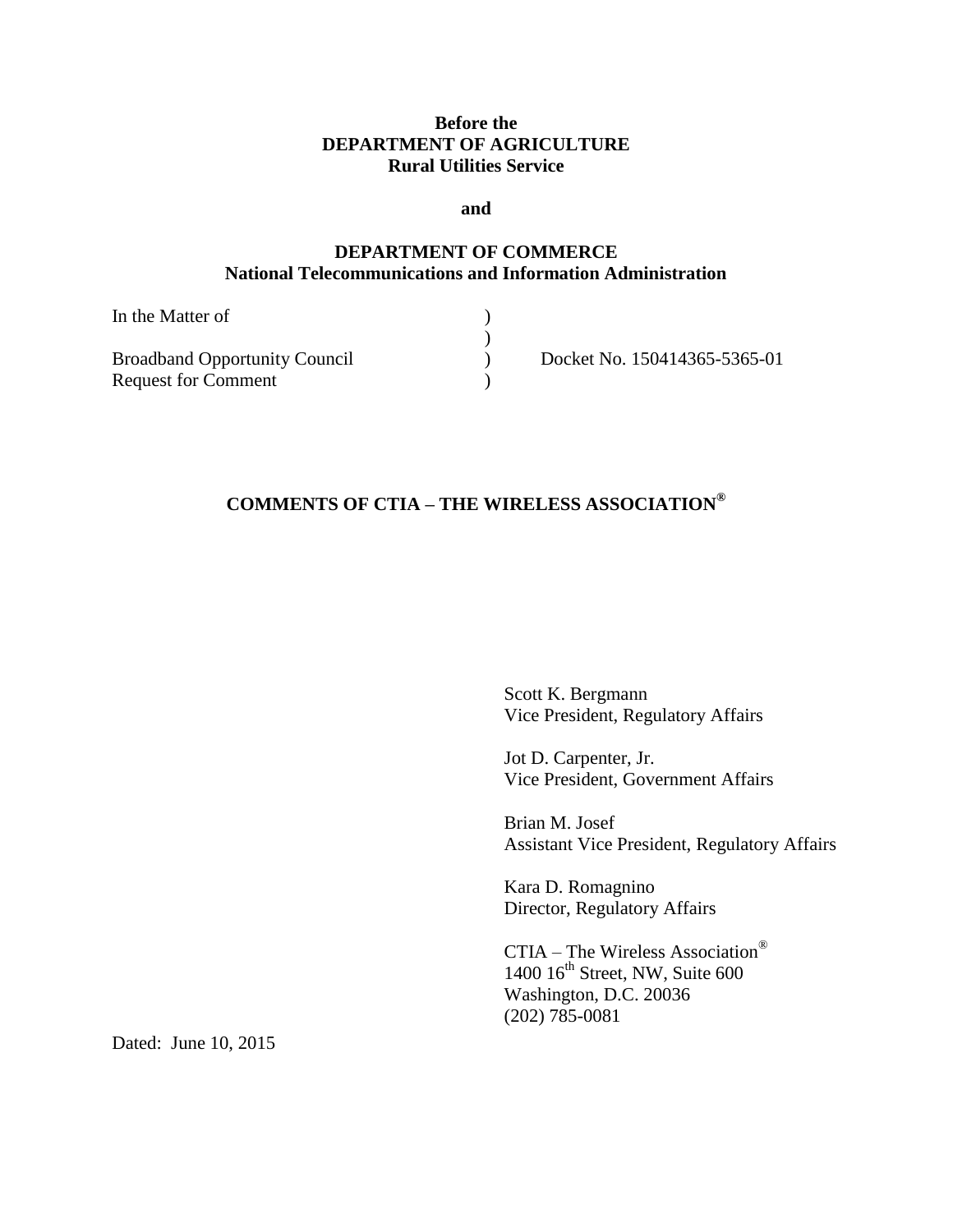# **TABLE OF CONTENTS**

| I.              |                                                                                     |  |  |
|-----------------|-------------------------------------------------------------------------------------|--|--|
| II.             |                                                                                     |  |  |
| A.              | Provide Incentives for all Federal Agencies to Improve Spectrum Usage.  6           |  |  |
| <b>B.</b>       |                                                                                     |  |  |
| $\mathcal{C}$ . |                                                                                     |  |  |
| Ш.              |                                                                                     |  |  |
| A.              | Facilitate Antenna Siting on Federal, Tribal, and Private Properties and Streamline |  |  |
| 1.              |                                                                                     |  |  |
| 2.              |                                                                                     |  |  |
| 3.              |                                                                                     |  |  |
| 4.              |                                                                                     |  |  |
| 5.              |                                                                                     |  |  |
| B.              |                                                                                     |  |  |
| $\mathcal{C}$ . |                                                                                     |  |  |
| D.              |                                                                                     |  |  |
| IV.             |                                                                                     |  |  |
| A.              | Streamline the FCC's Environmental, Historic, and Cultural Review Processes 25      |  |  |
| <b>B.</b>       |                                                                                     |  |  |
| $\mathcal{C}$ . |                                                                                     |  |  |
| V.              |                                                                                     |  |  |
| VI.             |                                                                                     |  |  |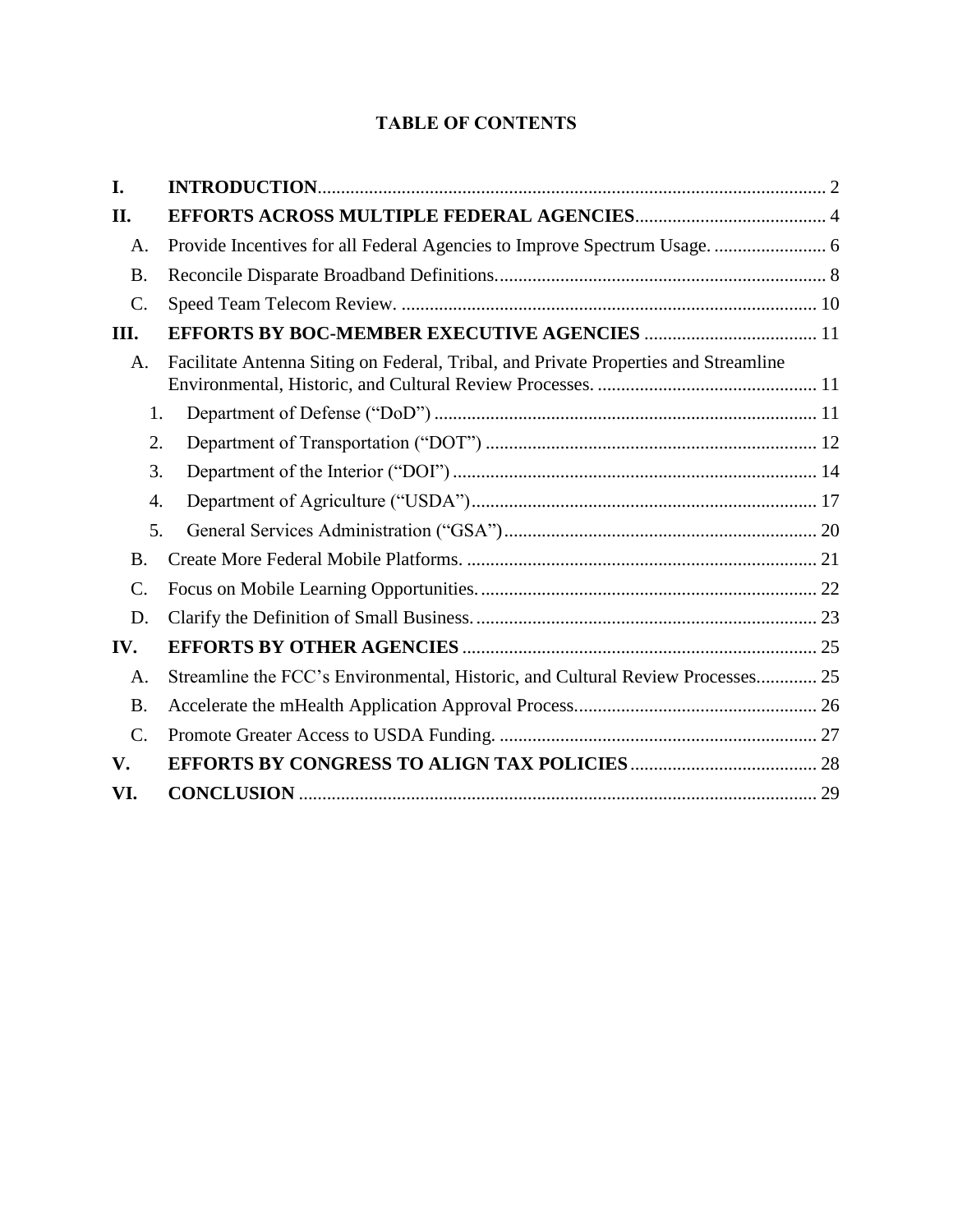# **Before the DEPARTMENT OF AGRICULTURE Rural Utilities Service**

**and**

# **DEPARTMENT OF COMMERCE National Telecommunications and Information Administration**

| In the Matter of                     |                              |
|--------------------------------------|------------------------------|
|                                      |                              |
| <b>Broadband Opportunity Council</b> | Docket No. 150414365-5365-01 |
| <b>Request for Comment</b>           |                              |

# **COMMENTS OF CTIA – THE WIRELESS ASSOCIATION®**

CTIA – The Wireless Association<sup>®</sup> ("CTIA")<sup>1</sup> hereby responds to the April 24, 2015

request for comment issued by the Rural Utilities Service ("RUS") and the National

Telecommunications and Informational Administration ("NTIA") seeking input to inform the

work of the Broadband Opportunity Council ("BOC").<sup>2</sup> CTIA and its members support the goals

of the President's March 23, 2015 Memorandum to expand broadband deployment and adoption,

and the President's June 12, 2012 Executive Order 13616 to facilitate broadband infrastructure

deployment.<sup>3</sup> CTIA identifies below a number of efforts in which federal agencies – acting both

collectively and individually – can work to expand broadband deployment and opportunities.

 $\mathbf{1}$ <sup>1</sup> CTIA – The Wireless Association<sup>®</sup> is the international organization of the wireless communications industry for both wireless carriers and manufacturers. Membership in the organization covers Commercial Mobile Radio Service ("CMRS") providers and manufacturers, including cellular, Advanced Wireless Service, 700 MHz, broadband PCS, and ESMR, as well as providers and manufacturers of wireless data services and products. More information about CTIA is available on the Association's website at [http://www.ctia.org/aboutCTIA/.](http://www.ctia.org/aboutCTIA/)

<sup>2</sup> *Broadband Opportunity Council Notice and Request for Comment*, 80 Fed. Reg. 23785, Docket No. 150414365-5365-01 (rel. Apr. 29, 2015) ("Notice").

<sup>3</sup> Presidential Memorandum *– Expanding Broadband Deployment and Adoption by Addressing Regulatory Barriers and Encouraging Investment and Training* (Mar. 23, 2015), *available at*  [https://www.whitehouse.gov/the-press-office/2015/03/23/presidential-memorandum-expanding](https://www.whitehouse.gov/the-press-office/2015/03/23/presidential-memorandum-expanding-broadband-deployment-and-adoption-addr)[broadband-deployment-and-adoption-addr](https://www.whitehouse.gov/the-press-office/2015/03/23/presidential-memorandum-expanding-broadband-deployment-and-adoption-addr) ("Presidential Broadband Memo"); Exec. Order No. 13616, 77 Fed. Reg. 36903 (2012) ("2012 Executive Order").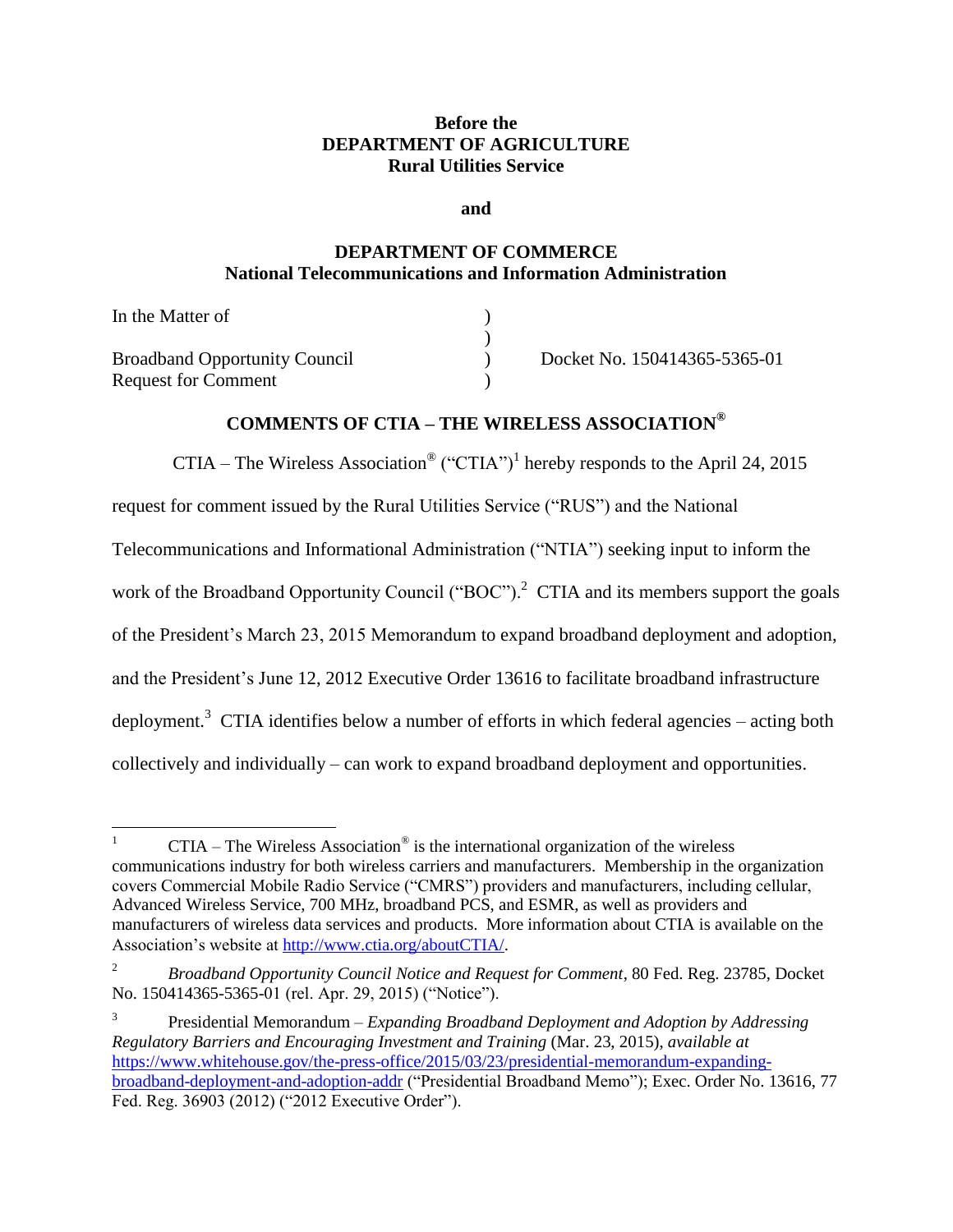In particular, CTIA encourages the BOC and its agencies to:

- Develop incentives for agencies to improve their spectrum usage in order to free up additional capacity for providing wireless broadband service;
- Coordinate multi-agency activities by unifying the definition of broadband and simplifying foreign ownership review processes for complex transactions;
- Improve cross-agency processes relating to installation of wireless broadband facilities, including streamlining antenna siting processes on Tribal and federal land;
- Encourage growth of federal mobile wireless platforms, mobile health ("mHealth") and mobile learning ("mLearning") applications, and programs to drive additional broadband deployment;
- Defer to expert agency determinations on matters that fall within their expertise (*e.g.*, rely on the Small Business Administration to define a "small business") to minimize regulatory costs and provide incentives to providers to maximize broadband deployment;
- Promote greater access to U.S. Department of Agriculture ("USDA") funding; and
- Work with Congress to align tax policies with broadband investment.

CTIA offers more detail regarding these and other proposals below. By acting on these recommendations, the BOC can help promote broadband deployment and adoption across the country and better ensure that all Americans have access to competitive broadband service offerings.

## <span id="page-4-0"></span>**I. INTRODUCTION**

The Presidential Broadband Memo directs executive agencies to "identify and address regulatory barriers that may unduly impede either wired broadband deployment or the infrastructure to augment wireless broadband deployment."<sup>4</sup> It mandates the creation of the BOC, comprised of members from 27 agencies, to identify steps to expedite broadband deployment<sup>5</sup> and to "take all necessary actions" to remove barriers to broadband deployment.<sup>6</sup>

 $\frac{1}{4}$ Presidential Broadband Memo § 3.

<sup>5</sup> *Id.* at 2.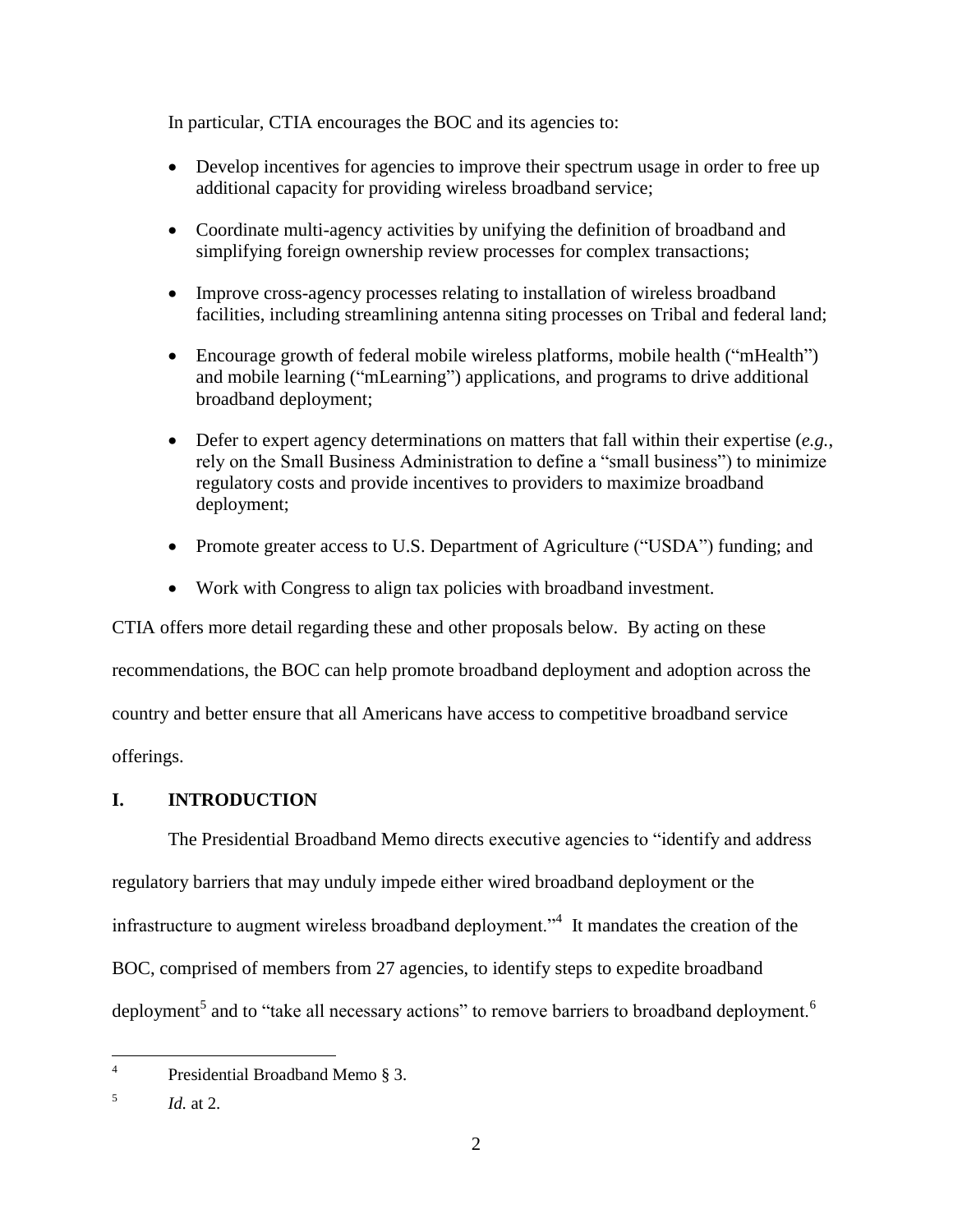The President expressly recognized that "[a]ccess to high-speed broadband is no longer a luxury; it is a necessity for American families, businesses, and consumers."<sup>7</sup>

The Presidential Broadband Memo broadens the scope of the 2012 Executive Order, which is designed to facilitate wired and wireless broadband infrastructure deployment on federal lands, buildings, and rights of way ("ROW"), federally assisted highways, and Tribal and individual Indian trust lands, particularly in underserved communities.<sup>8</sup> The 2012 Executive Order also established a Federal Property Working Group to coordinate implementation. In August 2013, this Working Group issued a status report concluding that the Department of Agriculture and the Department of the Interior have the majority of applications and processes related to broadband deployment procedures on federal lands and buildings. The Working Group also (i) identified a number of steps that could be taken at the federal level to streamline and expedite Section 106 historic preservation review and (ii) committed to exploring ways to develop more efficient and expeditious broadband deployment application and review processes across federal agencies.<sup>9</sup>

The wireless industry is uniquely well positioned to help meet the goals of the President's March 23, 2015 Memorandum and June 2012 Executive Order. By the middle of last year, 44 percent of American households relied exclusively upon a wireless connection for voice service,<sup>10</sup> and an increasing percentage of Americans use wireless devices for Internet access.

 $\overline{a}$ 

9 *See* FPWG Broadband Deployment Report.

<sup>6</sup> Notice at 23785.

<sup>7</sup> Presidential Broadband Memo § 2.

<sup>8</sup> *See* 2012 Executive Order; *see also* Implementing Executive Order 13616: Progress on Accelerating Broadband Infrastructure Deployment, Progress Report (Aug. 2013), *available at* [https://www.whitehouse.gov/sites/default/files/microsites/ostp/broadband\\_eo\\_implementation.pdf](https://www.whitehouse.gov/sites/default/files/microsites/ostp/broadband_eo_implementation.pdf) ("FPWG Broadband Deployment Report").

<sup>&</sup>lt;sup>10</sup> *See* Stephen J. Blumberg, Ph.D., and Julian V. Luke, Division of Health Interview Statistics, National Center for Health Statistics, *Wireless Substitution: Early Release of Estimates From the National Health Interview Survey, January-June 2014* (Dec. 2014), *available at*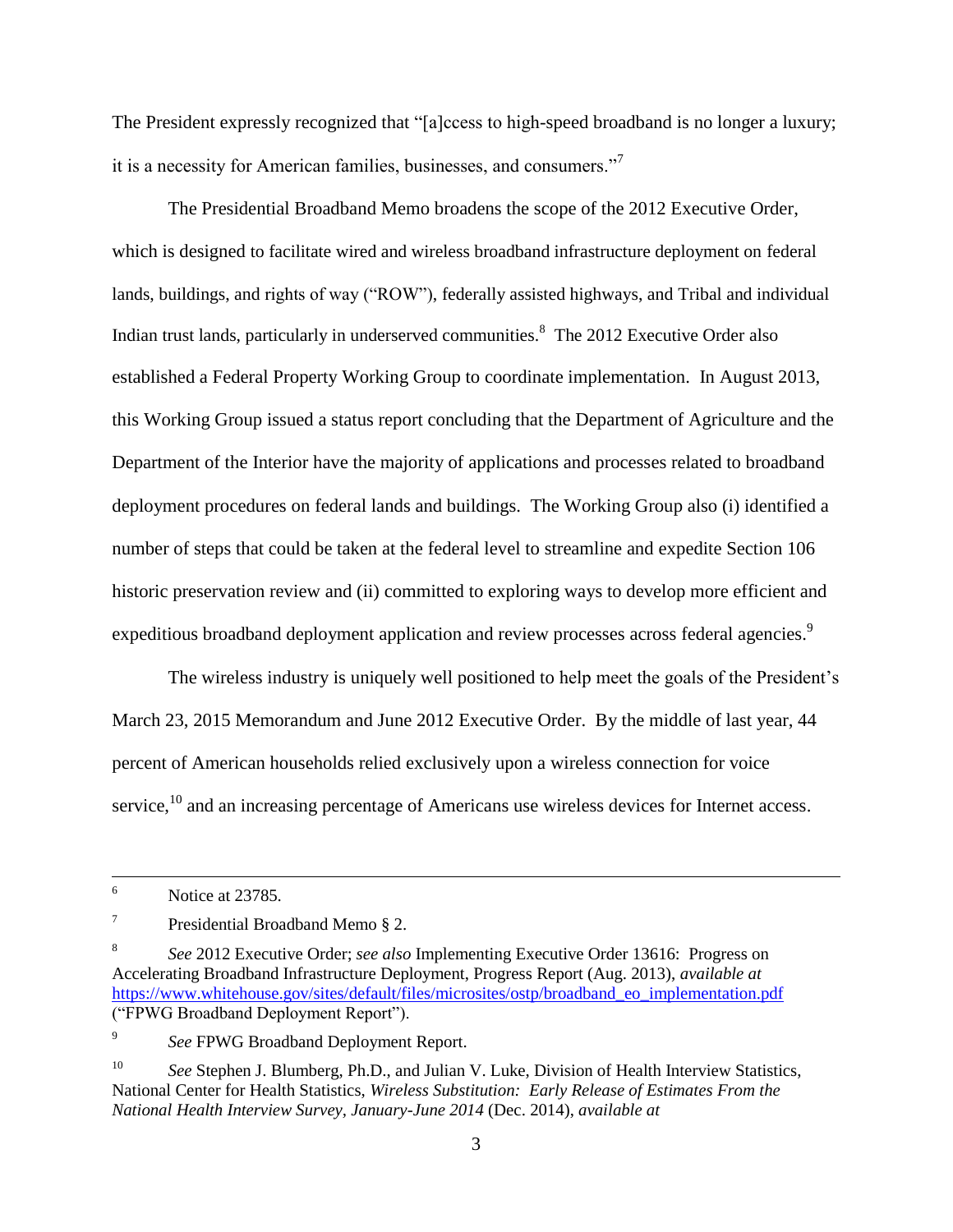This trend is particularly pronounced in low-income and other underserved communities where broadband adoption is most needed. The findings of the recent Pew Internet & American Life Project reflect that approximately 60 percent of Americans with incomes of less than \$30,000 per year use wireless devices for occupational or health reasons. This reflects an astonishing and recent shift in how Americans access information and important services.

The BOC should therefore be particularly mindful of means by which to remove barriers to, and encourage investment in, *wireless* broadband. With this in mind, CTIA's comments focus on four broad areas. *First*, we identify actions that should be taken across multiple federal agencies. *Second*, we present several specific initiatives that individual BOC-member agencies may undertake. *Third*, we note potential initiatives that non-BOC federal agencies may take that the BOC may facilitate. *Finally*, we identify an initiative for consideration by Congress to incentivize and accelerate broadband construction in the near future.

#### <span id="page-6-0"></span>**II. EFFORTS ACROSS MULTIPLE FEDERAL AGENCIES**

 $\overline{a}$ 

CTIA commends the Administration for recognizing the importance of spectrum policies that facilitate broadband adoption and deployment. The directives outlined in the Presidential Broadband Memo, along with the important mandates detailed in the 2012 Executive Order and the Spectrum Act, have been instrumental in promoting broadband investment and deployment, providing much-needed licensed spectrum for robust wireless broadband deployment, and encouraging efficiencies by federal and industry stakeholders. As the 2010 Broadband Memo reported, expanded wireless broadband access can "trigger the creation of innovative new businesses, provide cost-effective connections in rural areas, increase productivity, improve public safety, and allow for the development of mobile telemedicine, telework, distance learning,

<http://www.cdc.gov/nchs/data/nhis/earlyrelease/wireless201412.pdf> ("Dec. 2014 Wireless Substitution Estimates").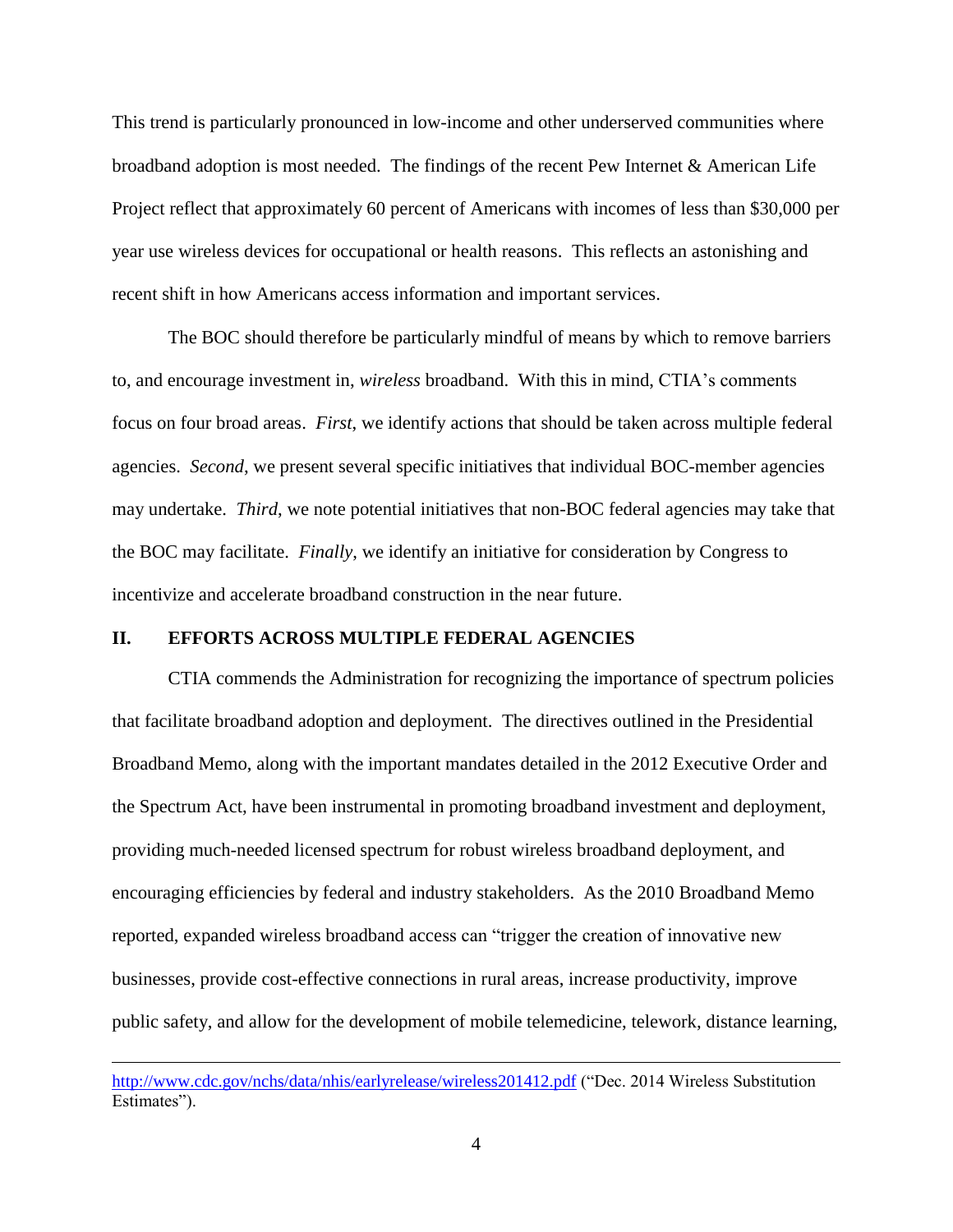and other new applications that will transform Americans' lives."<sup>11</sup>

That's as true now as it was five years ago. As the Brattle Group recently found, the economic impact of licensed spectrum is staggering. Spectrum licensed to U.S. wireless carriers generates more than \$400 billion annually in economic activity, including \$172 billion in direct spending on U.S. wireless services and an additional \$228 billion in indirect and induced impacts.<sup>12</sup> To help wireless providers reach their optimal potential, it is increasingly important for the FCC to deliver on the goals of the 2010 Broadband Memo and other Administrative and Congressional directives. At this time, however, the Federal Communications Commission ("FCC") has only reallocated 149.5 megahertz of the 300 megahertz it identified as needed for mobile use by this year.<sup>13</sup> The U.S. therefore has met only about 50 percent of the FCC's fiveyear spectrum target. This suggests that an even larger future spectrum deficit must be made up by 2020, when a total of 500 MHz of federal and non-federal spectrum suitable for both mobile and fixed wireless broadband use is to be made available.<sup>14</sup> So, while much has been accomplished, more work must still be done to ensure that wireless broadband can be effectively and efficiently deployed to all Americans. Accordingly, CTIA recommends the following agencies take the actions detailed below to help facilitate broadband adoption and deployment.

 $11$ <sup>11</sup> *Presidential Memorandum: Unleashing the Wireless Broadband Revolution* (June 28, 2010), *available at* [https://www.whitehouse.gov/the-press-office/presidential-memorandum-unleashing-wireless](https://www.whitehouse.gov/the-press-office/presidential-memorandum-unleashing-wireless-broadband-revolution)[broadband-revolution](https://www.whitehouse.gov/the-press-office/presidential-memorandum-unleashing-wireless-broadband-revolution) ("2010 Broadband Memo").

<sup>&</sup>lt;sup>12</sup> See Mobile Broadband Spectrum: A Vital Resource for the U.S. Economy, The Brattle Group (May 11, 2015), *available at* [http://www.ctia.org/docs/default-source/default-document](http://www.ctia.org/docs/default-source/default-document-library/brattle_spectrum_051115.pdf)[library/brattle\\_spectrum\\_051115.pdf](http://www.ctia.org/docs/default-source/default-document-library/brattle_spectrum_051115.pdf) ("Mobile Broadband Spectrum White Paper").

<sup>13</sup> *See* Mobile Broadband Spectrum White Paper at 8; *see also Connecting America: The National Broadband Plan*, at 75 (2010), *available at* <http://www.broadband.gov/plan/> ("National Broadband Plan") (recommending that the FCC "make 500 megahertz newly available for broadband use within the next 10 years, of which 300 megahertz between 225 MHz and 3.7 GHz should be made newly available for mobile use within five years").

<sup>14</sup> *See National Broadband Plan* at 95; *see also* 2010 Broadband Memo.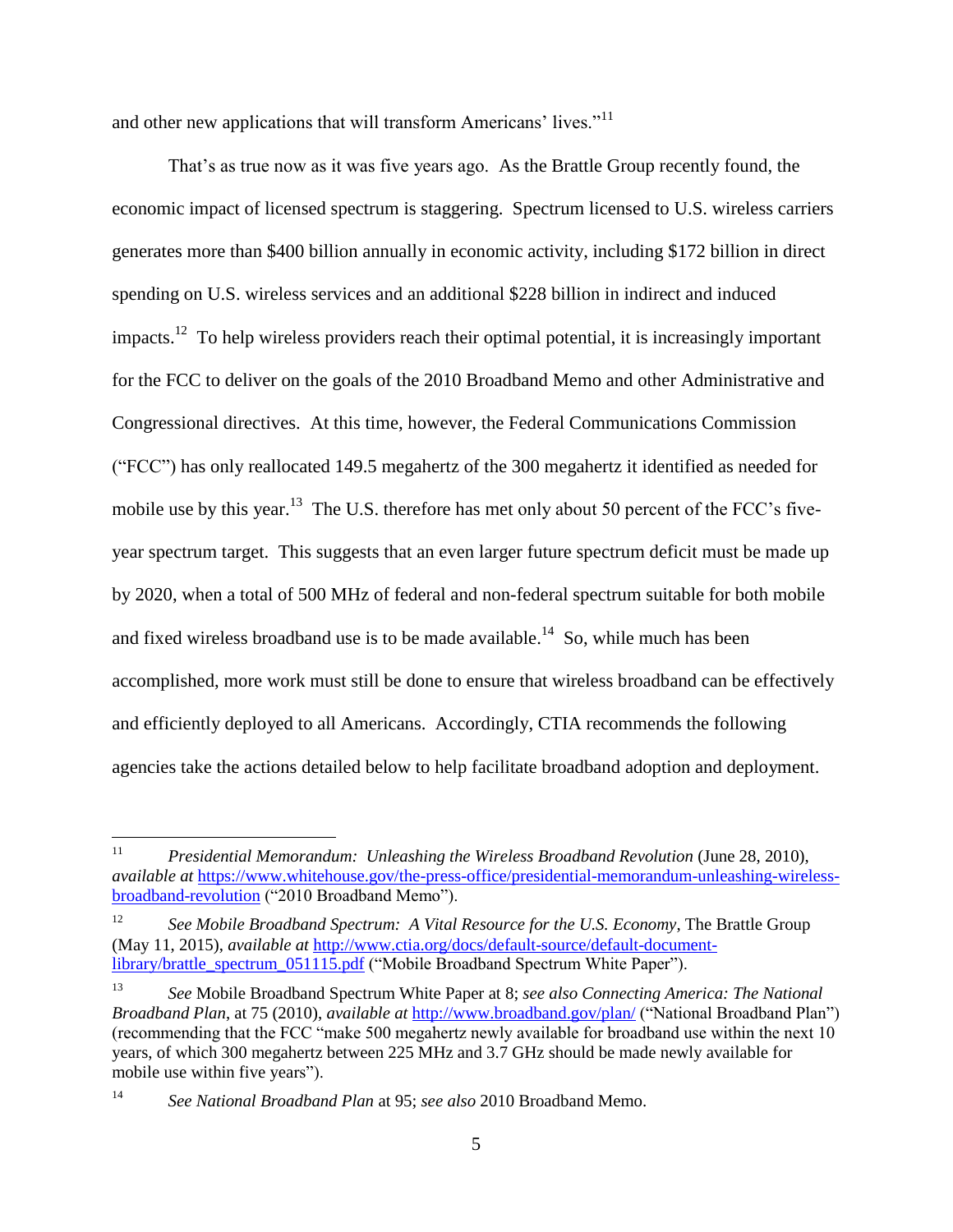#### **A. Provide Incentives for all Federal Agencies to Improve Spectrum Usage.**

<span id="page-8-0"></span>The explosive growth of the wireless marketplace has created the need for more spectrum dedicated to wireless broadband use. Spectrum is the essential resource without which wireless broadband will not work. As noted above, an increasing number of consumers have chosen to go "wireless-only"<sup>15</sup> and are relying heavily on their wireless device for Internet access, particularly for spectrum-intensive applications like mobile video. It is estimated that video now constitutes approximately 45-55 percent of the mobile traffic over 4G networks.<sup>16</sup> And this trend is only expected to grow. While forecasts vary, Ericsson projects mobile data traffic in the U.S. and Canada in 2019 will be five times the traffic in  $2014$ .<sup>17</sup> Meanwhile, Cisco projects mobile data traffic in North America will increase by seven times in the same time period.<sup>18</sup> Even the most conservative estimates predict *multiples* of increases, rather than merely *percentage* increases. Accordingly, it is critical that there continues to be spectrum capacity to meet these skyrocketing demands. Adding to the amount of spectrum available for use for mobile broadband will not only add capacity for existing providers, but could also create new opportunities for competitive entrants to offer advanced services.

<sup>16</sup> *See* Ericsson, *Ericsson Mobility Report: On the Pulse of the Networked Society*, at 3 (Nov. 2014), *available at* [http://www.ericsson.com/res/docs/2014/ericsson-mobility-report-november-2014.pdf;](http://www.ericsson.com/res/docs/2014/ericsson-mobility-report-november-2014.pdf) Sandvine, *Global Internet Phenomena Report 2h 2014*, at 7 (2014), *available at* <https://www.sandvine.com/trends/global-internet-phenomena/> (estimating that "real-time entertainment" – comprised of streaming video and audio – traffic accounts for 40 percent of the downstream bytes on mobile networks in North America).

 $\overline{a}$ 

<sup>15</sup> *See* Dec. 2014 Wireless Substitution Estimates at 1.

<sup>17</sup> *See* Ericsson, *North America Ericsson Mobility Report Appendix*, at 5 (Nov. 2014), [http://www.ericsson.com/res/docs/2014/emr-november2014-regional-appendices-rnam.pdf;](http://www.ericsson.com/res/docs/2014/emr-november2014-regional-appendices-rnam.pdf) Ericsson, Traffic Exploration Tool,<http://www.ericsson.com/TET/trafficView/loadBasicEditor.ericsson> (last visited June 10, 2015).

<sup>18</sup> *See* Cisco, *Cisco Visual Networking Index: Global Mobile Data Traffic Forecast Update, 2014- 2019*, at App. A, Tbl. 6 (Feb. 3, 2015), *available at* [http://www.cisco.com/c/en/us/solutions/collateral/service-provider/visual-networking-index-](http://www.cisco.com/c/en/us/solutions/collateral/service-provider/visual-networking-index-vni/white_paper_c11-520862.pdf)

[vni/white\\_paper\\_c11-520862.pdf.](http://www.cisco.com/c/en/us/solutions/collateral/service-provider/visual-networking-index-vni/white_paper_c11-520862.pdf)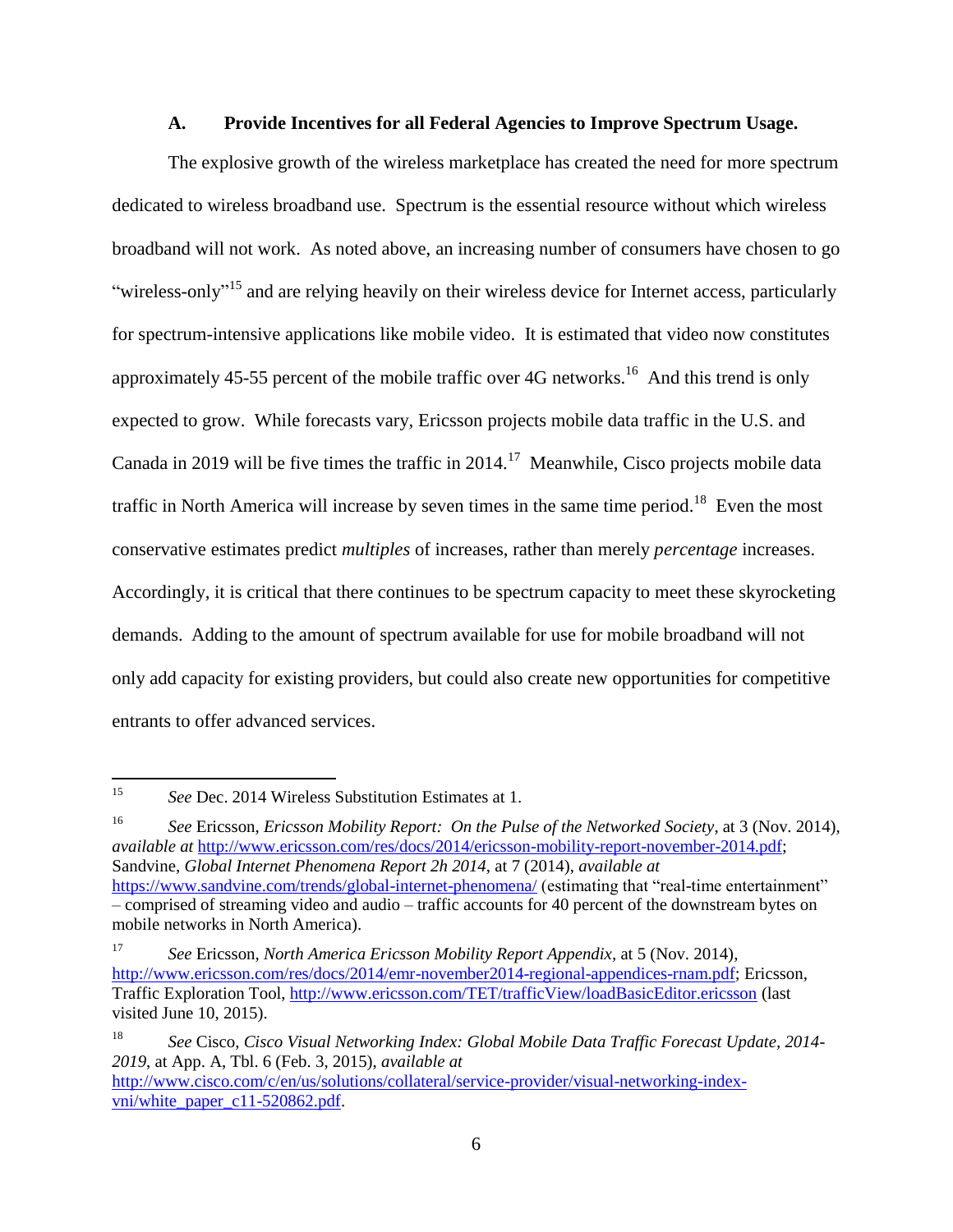While making additional spectrum available is the subject of a separate Presidential Memorandum,<sup>19</sup> the BOC may nevertheless take steps to encourage more efficient use of spectrum – which will free up spectrum for reallocation. Federal agencies today have little incentive to use spectrum efficiently.<sup>20</sup> This means that some agencies may be relying on less efficient or potentially outdated systems or may be using more spectrum than they otherwise require, preventing that spectrum from becoming available for commercial wireless operations.<sup>21</sup>

Agencies can and should be encouraged to use spectrum more efficiently. Agencies could, for instance, be motivated to use spectrum more efficiently if they are provided access to funding unrelated to spectrum auctions to cover costs, including research and development expenses, to evaluate spectrum relocation, efficiency, and sharing.<sup>22</sup> Additionally, in the auctions context, the White House should consider working with Congress on ways to provide greater incentives to agencies. For instance, the White House and Congress could work with agencies to explore whether it is advisable to amend the Miscellaneous Receipts  $Act^{23}$  to allow for negotiations and compensation post-auction.

The BOC also can perform a valuable function by establishing best practices for agencies to adopt. These best practices could require agencies to, among other things: (1) evaluate the potential use of commercial facilities; (2) explore further sharing among federal agencies; (3) investigate upgrading to the most current, efficient technologies; and (4) consider spectrum as an

<sup>19</sup> See 2010 Broadband Memo.

<sup>&</sup>lt;sup>20</sup> *See* CTIA Response to House White Paper on Modernizing U.S. Spectrum Policy, at 9 (filed Apr. 25, 2014), *available at* 

[http://energycommerce.house.gov/sites/republicans.energycommerce.house.gov/files/analysis/CommAct](http://energycommerce.house.gov/sites/republicans.energycommerce.house.gov/files/analysis/CommActUpdate/WP2_Responses_14-25.pdf) [Update/WP2\\_Responses\\_14-25.pdf.](http://energycommerce.house.gov/sites/republicans.energycommerce.house.gov/files/analysis/CommActUpdate/WP2_Responses_14-25.pdf)

<sup>&</sup>lt;sup>21</sup> *Id.* at 9-10.

<sup>22</sup> *Id.* at 10-11.

<sup>23</sup> 31 U.S.C. § 3302.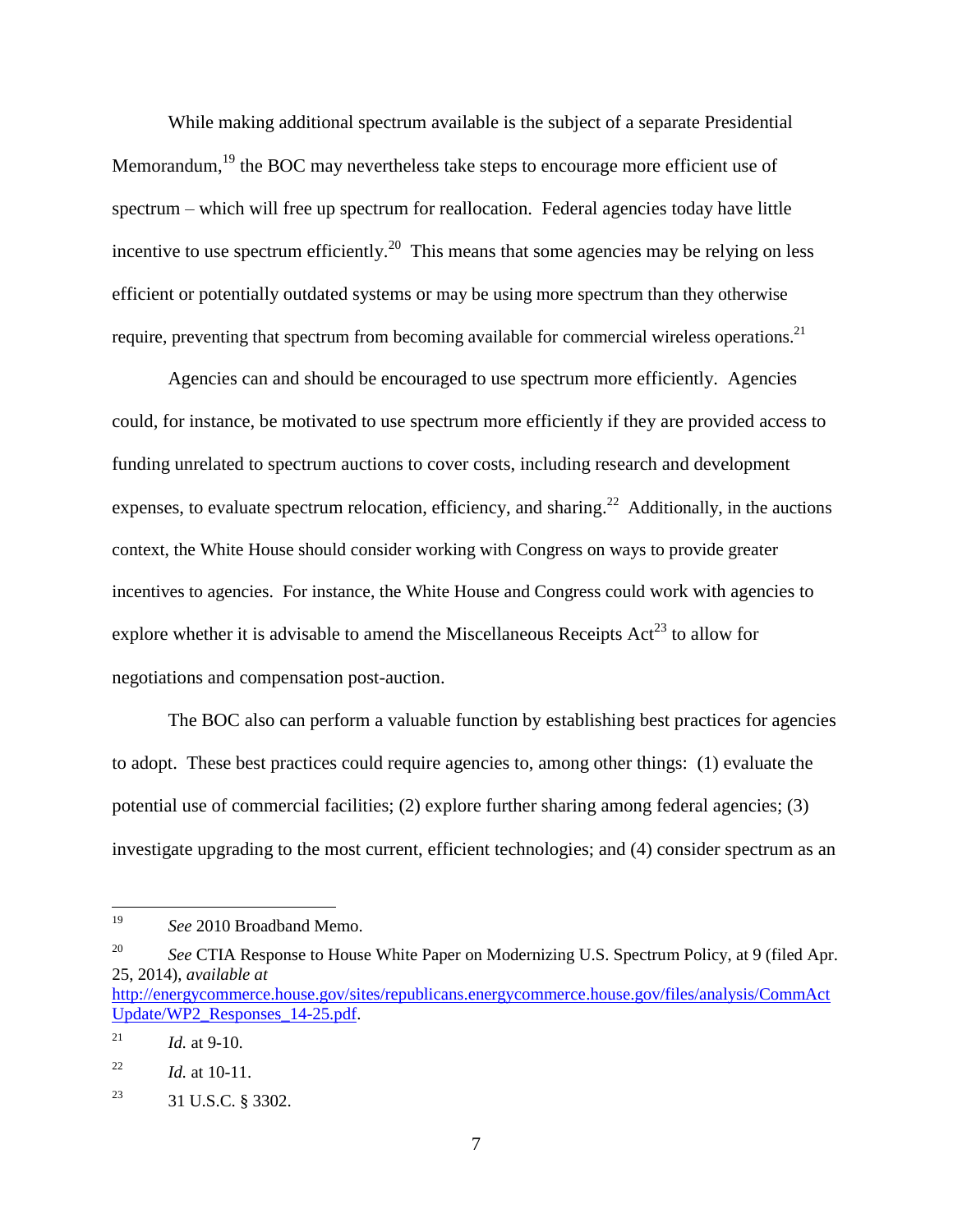economic good in the budgeting process. If agencies take these steps, they will free up valuable spectrum that can be repurposed to broadband use, an essential prerequisite toward expanding broadband deployment. The BOC can assist in this effort by establishing best practices that incorporate these suggestions.

If federal agencies use existing spectrum capacity more efficiently, they can help free up additional capacity for use in increasing broadband availability, deployment, and adoption, consistent with the BOC's objectives.

#### **B. Reconcile Disparate Broadband Definitions.**

<span id="page-10-0"></span>Federal agencies should agree on a single definition of broadband and encourage independent agencies like the FCC to follow suit. Presently, providers are faced with conflicting broadband definitions that create confusion. For example, in January of this year, the FCC adopted a definition of broadband service of a minimum of 25 Mbps download speed and 3 Mbps upload speed, a substantial increase from its previous 4 Mbps down/1 Mbps up definition.<sup>24</sup> The 4 Mbps down/1 Mbps up definition is the speed Congress established as a minimum target rate in enacting the 2014 Farm Bill, which among other things authorizes the RUS to issue loans to those seeking to build broadband networks in rural areas.<sup>25</sup> Confusing matters further, in a recent order addressing recipients of funding from the Connect America Fund, the FCC established a target speed of 10 Mbps down/1 Mbps up for broadband service.<sup>26</sup>

<sup>24</sup> <sup>24</sup> *Inquiry Concerning the Deployment of Advanced Telecommunications Capability to All Americans in a Reasonable and Timely Fashion, and Possible Steps to Accelerate Such Deployment Pursuant to Section 706 of the Telecommunications Act of 1996, as Amended by the Broadband Data Improvement Act*, 2015 Broadband Progress Report and Notice of Inquiry on Immediate Action to Accelerate Deployment, 30 FCC Rcd. 1375, 1403 ¶¶ 45-46 (2015).

<sup>&</sup>lt;sup>25</sup> 7 U.S.C. § 950bb(e)(1) (providing that, subject to future adjustments via rulemaking by the Secretary of the Department of Agriculture, "the minimum acceptable level of broadband service for a rural area shall be at least [ ] a 4-Mbps downstream transmission capacity; and [ ] a 1-Mbps upstream transmission capacity").

<sup>26</sup> *Connect America Fund, et al.*, Report and Order, 29 FCC Rcd. 15644, 15650-51, ¶ 19 (2014).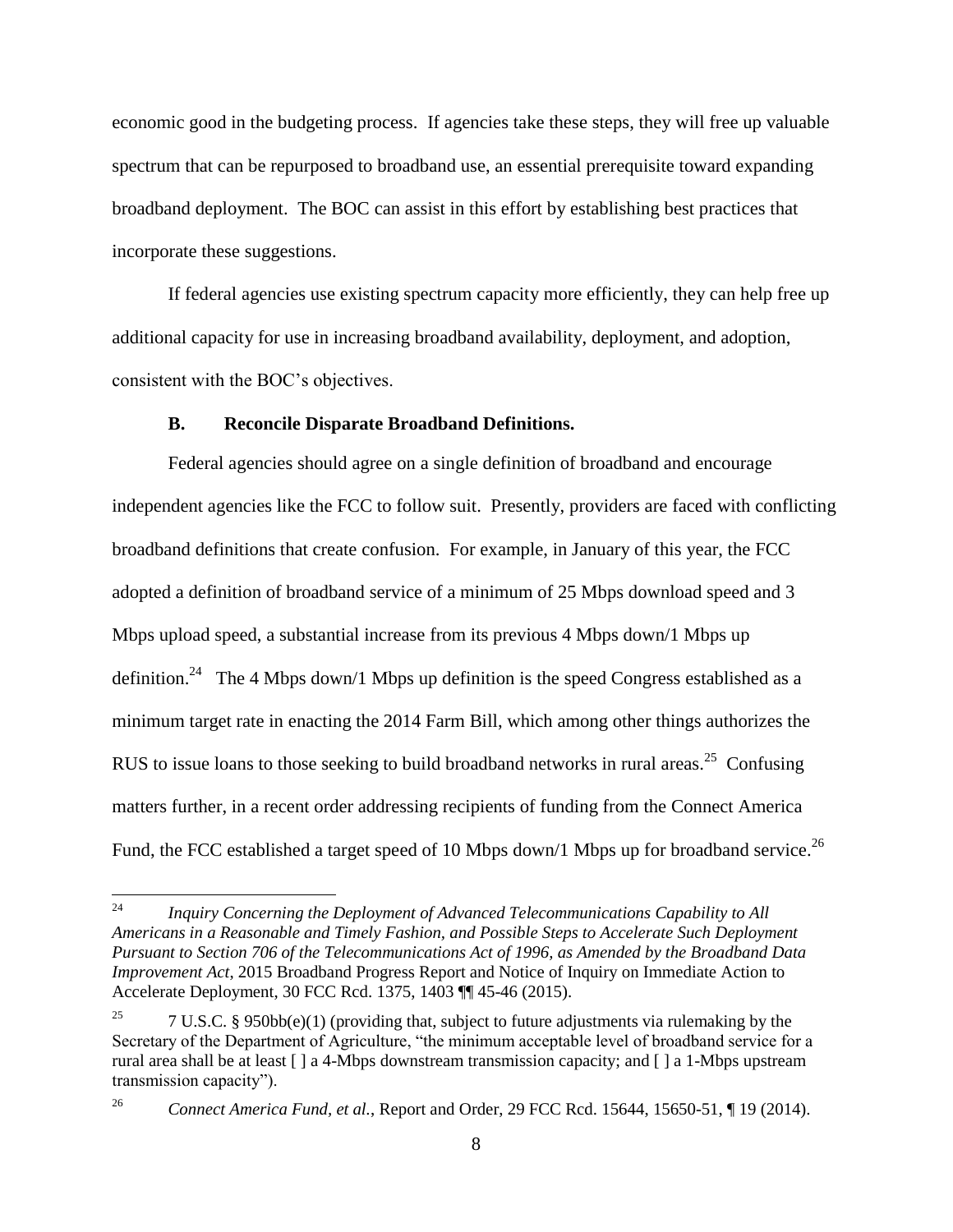The imposition of multiple broadband speed definitions creates two issues for CTIA members and other broadband providers. First, it establishes a moving target for providers trying to evaluate whether or not to participate in a particular broadband deployment program. A provider who can deliver Internet service that meets a lower threshold (*e.g.*, 4 down/1 up) might not participate in a broadband deployment program due to the inability to meet (or, in certain cases, a mistaken belief the provider must meet) one of the higher threshold definitions of broadband. Second, the minimum speed definitions often reflect aspirational levels of service, and not the actual speed levels that consumers use and expect in the marketplace.<sup>27</sup>

In order to resolve these discrepancies, the BOC and federal agencies should use the 2014 Farm Bill's definition of broadband (4 Mbps down/1 Mbps up). This less stringent definition will encourage more complete broadband competition and deployment. There are a number of current technologies – both wireline and wireless – that can be used to meet the 4 Mbps down/1 Mbps up requirement, as evidenced by the fact that mobile connections represent 70 percent of all connections for speeds of 3-6 Mbps and 6-10 Mbps in at least one direction.<sup>28</sup> Using a 4 Mbps down/1 Mbps up threshold means that providers will have greater flexibility to use mixes of technologies to increase deployment and expand the number of options available to consumers. Moreover, providers will be better able to provide service at price points that will not prevent low-income persons from obtaining service.

Using a definition of broadband service that reflects existing consumer use and expectations will ensure that a maximum number of providers – both wireline and wireless – will

<sup>27</sup> <sup>27</sup> *See, e.g.*, FCC Comments of CTIA, GN Docket No. 14-126, at 5 (filed Sep. 4, 2014) (encouraging the FCC to "avoid setting arbitrary latency or usage thresholds that exclude mobile broadband offerings that are widely deployed in the market and demonstrably valued by customers").

Id. at 3 (citing FCC, Industry Analysis and Technology Division, Wireline Competition Bureau, *Internet Access Services: Status as of June 30, 2013*, at 30 Table 10 (June 2014)).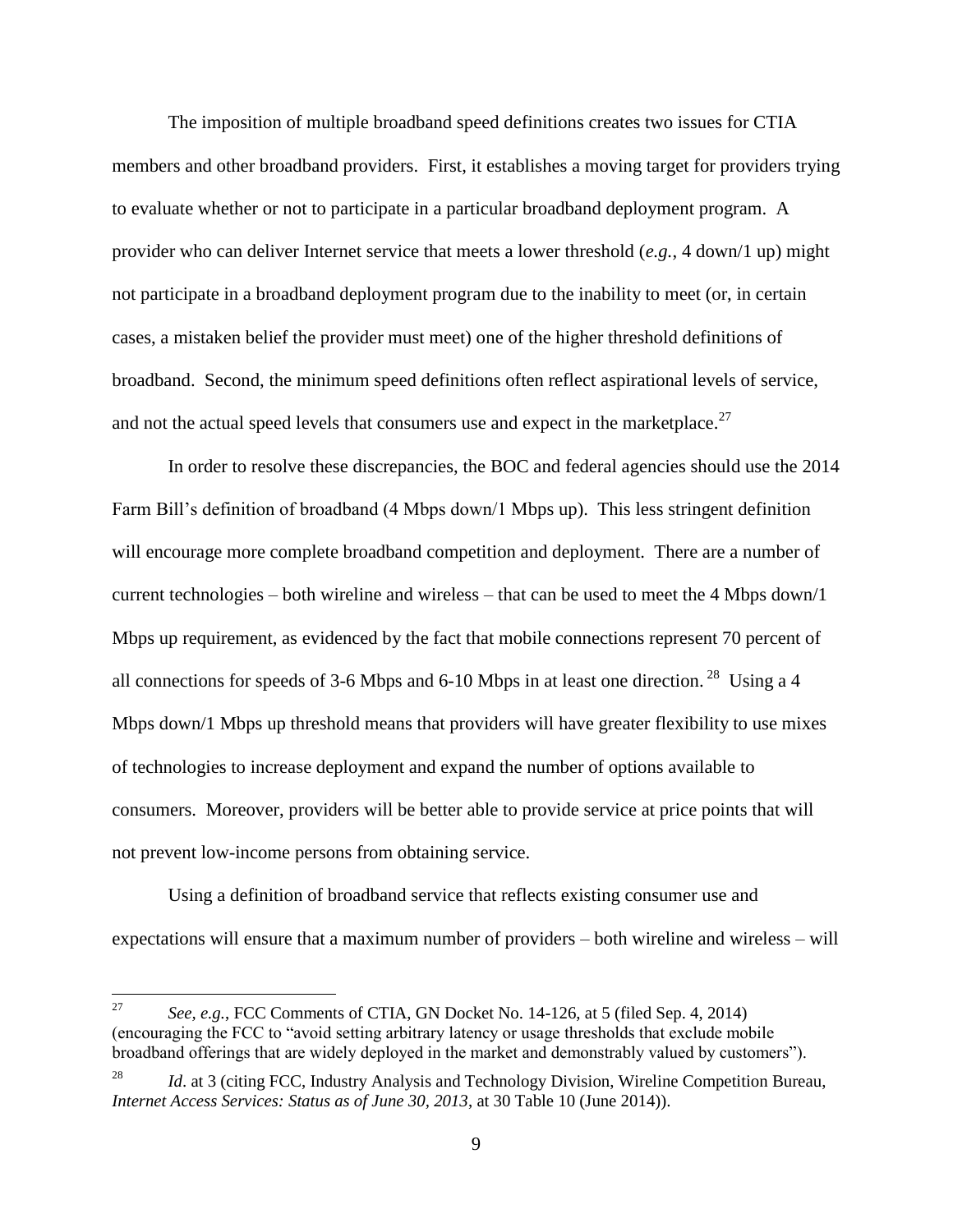participate in broadband deployment programs going forward. Adopting a 4 Mbps down/1 Mbps up standard could serve to encourage more providers to enter the market, which will encourage deployment of even faster service. Consumer demands in the market – not government mandates about network speed – have driven wireless providers to compete on speed and network coverage. Once a broadband provider enters a market offering speeds meeting the appropriate thresholds, increases in speeds will follow based on consumer demand and decreasing costs over time of technological upgrades. By maximizing the number of providers that can participate in broadband deployment programs through adoption of a reasonable standard like 4 Mbps down/1 Mbps up that Congress set for the 2014 Farm Bill, federal agencies will facilitate a platform for consumer demands to drive increasing network speeds.

#### **C. Speed Team Telecom Review.**

<span id="page-12-0"></span>Whenever the FCC contemplates issuance of a new license or approval of commercial transaction in which there is direct or indirect ownership of 25 percent or more of the applicant or acquirer,<sup>29</sup> the agency seeks input from "Team Telecom," which generally consists of representatives of the Departments of Homeland Security, Justice, and Commerce. The purpose of Team Telecom review is to ensure that granting the application or allowing the acquisition to proceed will not threaten national security, law enforcement, or public safety. While the FCC grants great deference to Team Telecom, the agencies that participate in Team Telecom review are not obliged to follow any particular timetables or regulatory processes.

While Team Telecom review is valuable to protect our vital national security interests, the process is often opaque, with little information as the evaluation proceeds and no firm guidelines for action. Team Telecom practices should be more streamlined and transparent with

 $\overline{a}$ 

<sup>&</sup>lt;sup>29</sup> 47 C.F.R. § 63.11(a).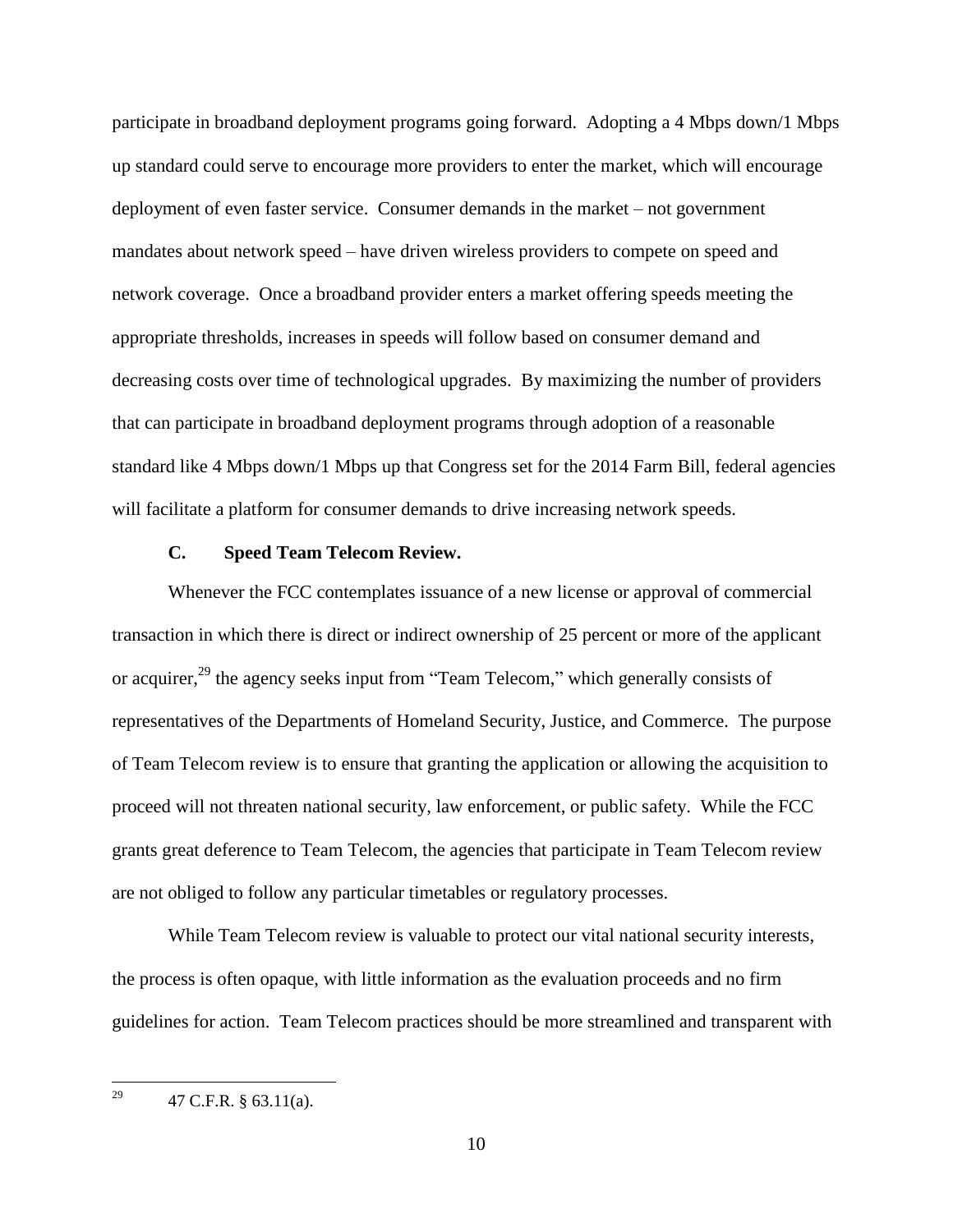established timeframes for action and greater accessibility to the process for participants. This will remove procedural impediments to acceptable foreign investments in broadband, furthering the BOC's goals of both expanding broadband availability and looking for avenues to increase competition among broadband providers.

# <span id="page-13-1"></span><span id="page-13-0"></span>**III. EFFORTS BY BOC-MEMBER EXECUTIVE AGENCIES**

# **A. Facilitate Antenna Siting on Federal, Tribal, and Private Properties and Streamline Environmental, Historic, and Cultural Review Processes.**

Although the Presidential Broadband Memo specifically applies to 27 federal agencies, CTIA addresses below how certain key BOC-member agencies can facilitate broadband deployment by taking steps to streamline and expedite antenna siting decisions.

# **1. Department of Defense ("DoD")**

<span id="page-13-2"></span>DoD administers millions of acres in military bases, training ranges, and other facilities.<sup>30</sup> The deployment of wireless broadband service brings substantial benefits to DoD families who often reside on military bases in rural areas with few broadband options. However, applicants seeking to site wireless facilities on DoD land have experienced two significant problems – cost and time.

CTIA's members report that some of the most expensive lease terms – well above market rates – are imposed by DoD. The BOC should encourage DoD to implement a more reasonable leasing rate schedule. Ideally, a uniform rate schedule could be adopted that would apply to all federal lands, including those managed by DoD.

The BOC also should encourage DoD to streamline the review process for wireless applications. Requests to deploy on DoD land generally trigger radiofrequency ("RF") studies and analysis by the Joint Spectrum Command, a process that can take six months to a year to

30

See CRS Report for Congress, Federal Land Ownership: Overview and Data (Feb. 8, 2012).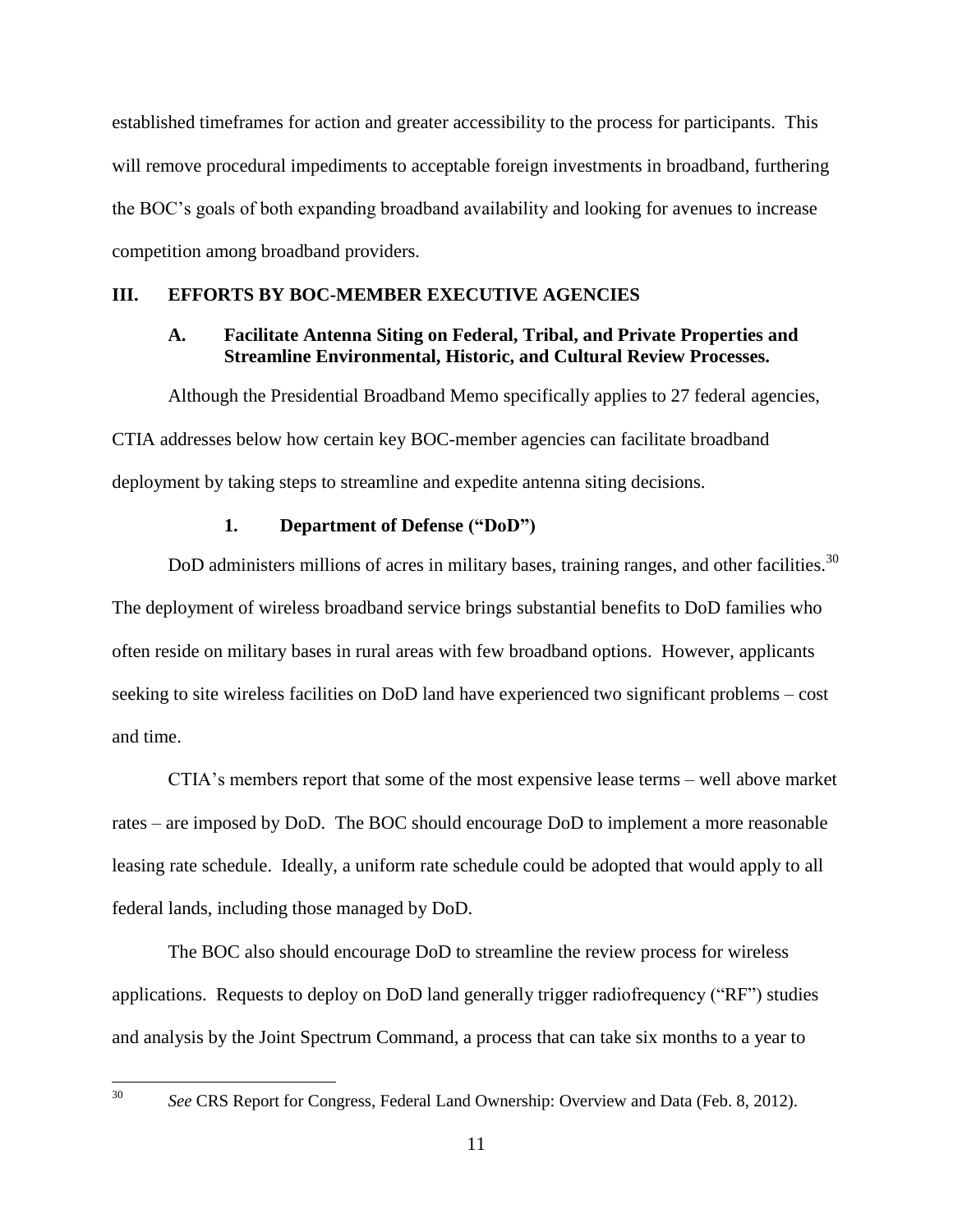complete. The costs associated with complying with this DoD review process are considerably greater than deployments on private lands. By shortening the review process and decreasing the costs associated with the process, wireless broadband facilities can be deployed more quickly and at a lower cost to serve areas on and around military bases and other DoD-managed properties.

## **2. Department of Transportation ("DOT")**

<span id="page-14-0"></span>DOT is one of the agencies represented on the BOC charged with evaluating ways to expedite broadband deployment. The Federal Aviation Administration ("FAA"), which resides within DOT, reviews proposed facilities and, in appropriate instances, requires marking and lighting in order to preserve air navigation safety. The FAA should complete action on two items already well-underway that would increase clarity for antenna structure owners, help to reduce avian mortality, and streamline deployment of temporary towers to address emergency situations.

### **a. Revised Advisory Circular**

More than three years ago, in May 2012, the FAA released its "Evaluation of New Obstruction Lighting Techniques to Reduce Avian Facilities" ("Conspicuity Study").<sup>31</sup> The purpose of the study was to determine whether certain tower lighting requirements could be removed without posing a significant threat to avian mortality. The Conspicuity Study concluded that several changes could be made to the FAA's obstruction lighting standards.

The results of the FAA's Conspicuity Study have been incorporated into a revised draft FAA Advisory Circular, which has been subjected to significant internal review. The revised Advisory Circular would permit the removal of red side-mounted lights that have been shown to

<sup>31</sup> <sup>31</sup> *See* James W. Patterson, Jr., FAA, DOT, *Evaluation of New Obstruction Lighting Techniques to Reduce Avian Fatalities* (May 2012), *available at*  [http://www.airporttech.tc.faa.gov/safety/downloads/TC-TN12-9.pdf.](http://www.airporttech.tc.faa.gov/safety/downloads/TC-TN12-9.pdf)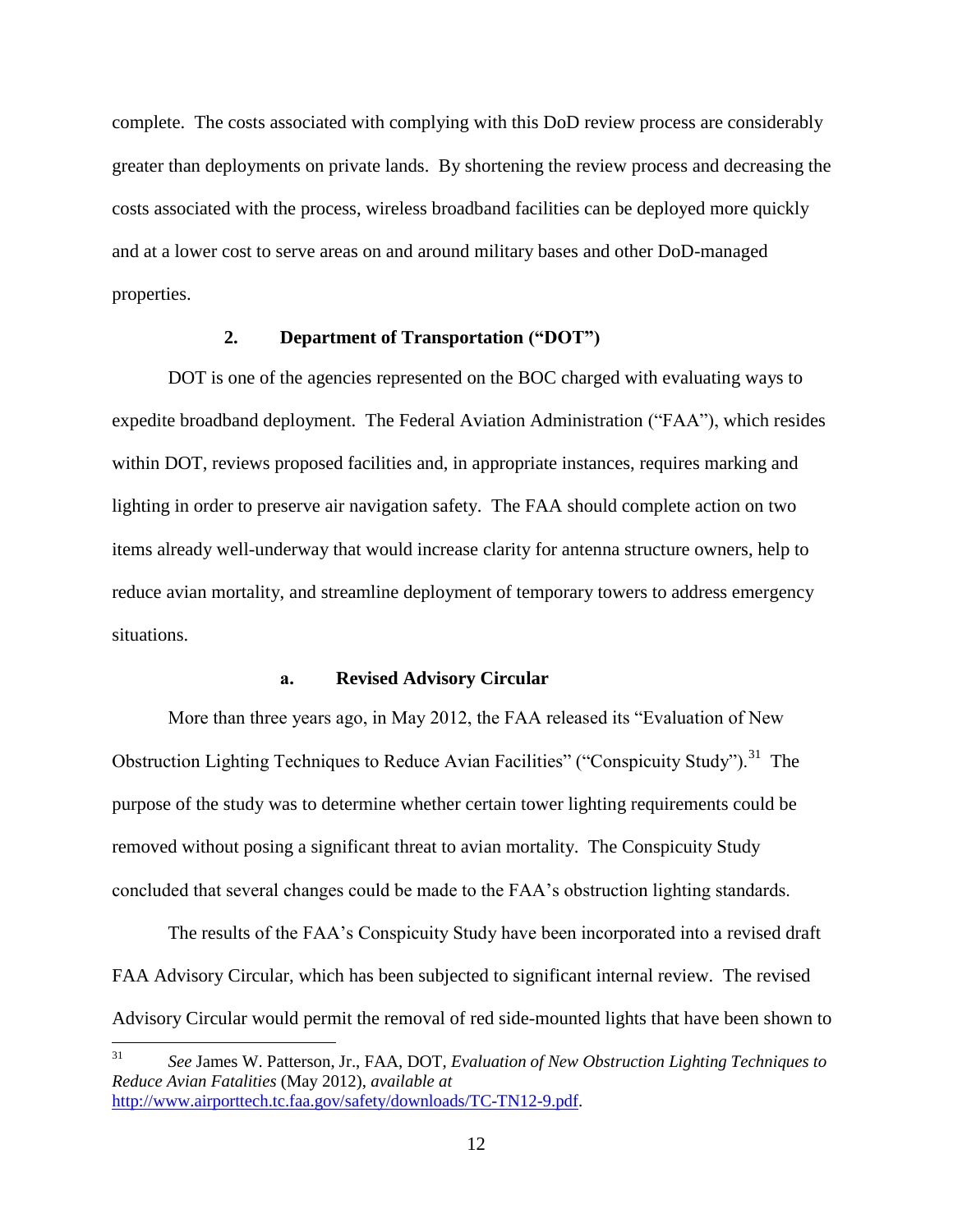be the most dangerous for migratory birds. In addition to reducing avian mortality, the removal of the red side-mounted light requirements would significantly reduce the costs of monitoring and maintaining towers. These savings may be passed on to consumers, redirected to further network buildout and maintenance, or both. Given these benefits and the fact that the Advisory Circular already has been through extensive review, the FAA should release the new Advisory Circular as promptly as possible.

## **b. Expedited Review Criteria for Temporary Towers**

In order to accelerate wireless broadband deployment, the FCC adopted rules exempting temporary towers from various regulations that could potentially slow deployment.<sup>32</sup> In order to qualify for treatment as a temporary tower, however, the tower owner must notify the FAA and receive an FAA determination that marking and lighting are not required.<sup>33</sup>

The industry has been working with the FAA toward the release of expedited review criteria so that temporary towers can receive the FAA's no-marking and no-lighting determinations more quickly. Expediting such review would allow carriers to deploy towers more quickly in response to sudden, albeit temporary, demand spikes. Unfortunately, there appears to be no concrete timetable for FAA adoption and release of these expedited review criteria. The BOC should encourage the FAA to issue these criteria without substantial further delay.

<sup>32</sup> <sup>32</sup> *Acceleration of Broadband Deployment by Improving Wireless Facilities Siting Policies*, Report and Order, 29 FCC Rcd. 12865, 12913-12923 (2014).

<sup>33</sup> *Id*. at 12917.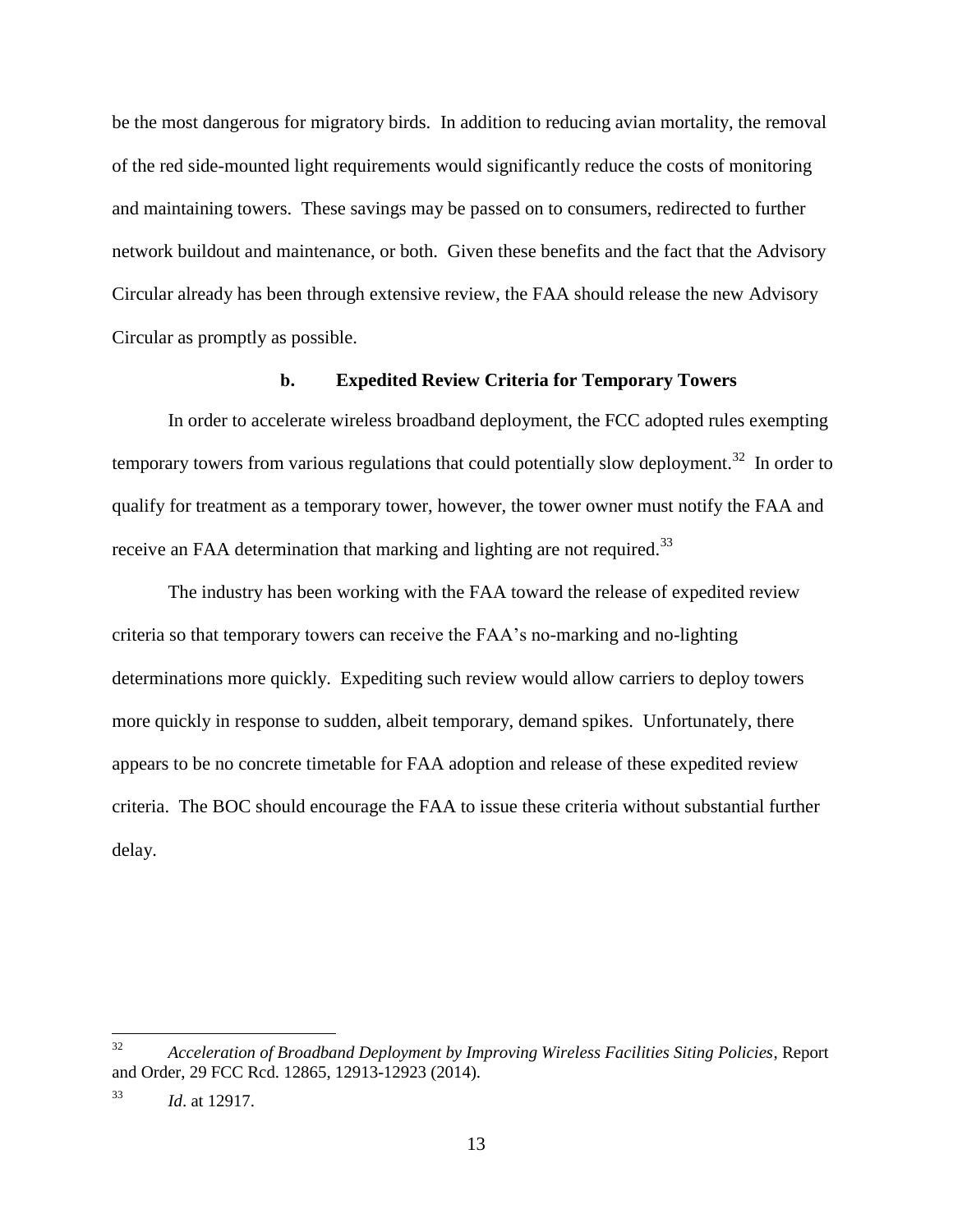## **3. Department of the Interior ("DOI")**

<span id="page-16-0"></span>The Presidential Broadband Memo requires the Secretary of the Department of the Interior, or an appropriate designee, to serve on the BOC.<sup>34</sup> Within the DOI, the Bureau of Indian Affairs ("BIA"), the Bureau of Land Management ("BLM"), and the National Park Service ("NPS") all play important roles in the process of siting broadband facilities on federal and Tribal lands.

## **a. The Bureau of Indian Affairs**

BIA plays a critical role in the rights of way processes with respect to lands held by the United States in trust for a Tribe, for lands to which title is held by the Tribe but are also subject to federal restrictions against alienation and encumbrance, and trust or trust-restricted lands individually owned by members of federally recognized Tribes.<sup>35</sup> The Federal Property Working Group identified BIA as one of the major players in the federal siting debate. In particular, the Working Group noted concerns about project delays related to Section 106 consultations with Tribal Nations and other information requests by Tribal Nations that may unnecessarily delay broadband deployment.<sup>36</sup> CTIA understands and supports the importance of the Tribal consultation process, but there are certain aspects of that process that can get bogged down and cause undue delay and expense in the antenna siting process. As the Presidential Broadband Memo makes clear, it is important for federal agencies to pay attention to opportunities to promote broadband adoption on Tribal lands. By making available licensed spectrum on Tribal lands for commercial use, wireless carriers can provide the Tribes with access to a valuable resource that gives rise to a number of economic, social, and public safety benefits. According

 $34$ Presidential Broadband Memo § 2.

<sup>35</sup> *See* 25 C.F.R. § 169, *et seq.* (Rights-Of-Way Over Indian Lands).

<sup>&</sup>lt;sup>36</sup> FPWG Broadband Deployment Report at 12.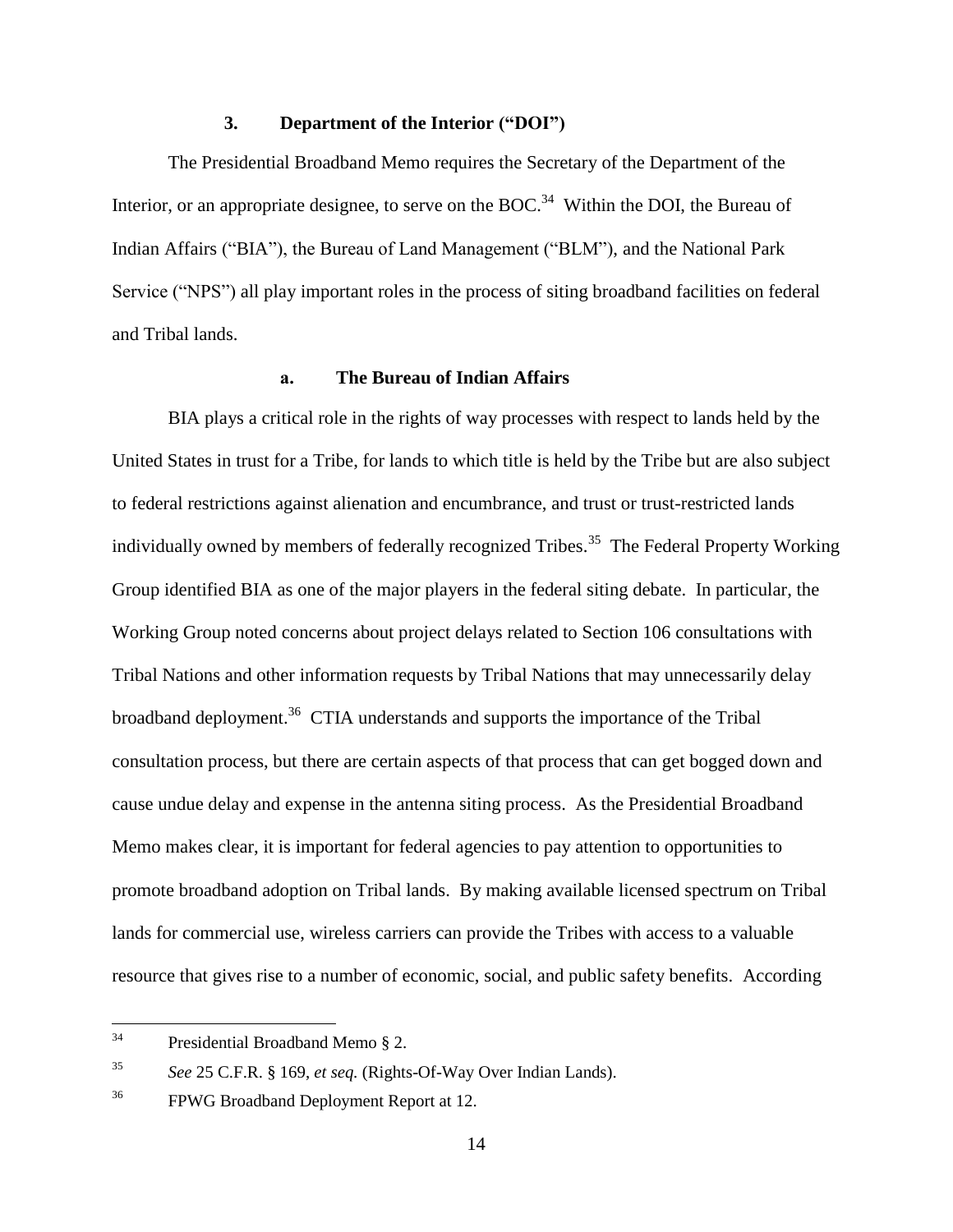to recent research, every dollar spent on wireless service resulted in \$2.32 of total spending, and every person employed by the wireless industry results in an additional 6.5 people finding a job.<sup>37</sup> But while broadband – and wireless broadband in particular – can be a boon for economic development, this is only true if broadband can be and is actually deployed. Steps can and should therefore be taken to streamline the consultation process, while protecting Tribal interests and cultural resources. Specifically, BIA should take the following steps to facilitate wireless broadband deployment on Tribal lands.

First, BIA should conclude its pending proceeding to streamline the ROW approval process. On June 17, 2014, BIA sought comments on new rules that would streamline the process of obtaining BIA grants of rights-of-way on Indian lands.<sup>38</sup> BIA recognized that the rules, which were last updated in 1980, were burdensome and outdated.<sup>39</sup> CTIA supports the proposed changes to the extent they would expedite broadband deployment on Tribal lands. Parties filed comments in November 2014 and BIA held Tribal consultations during August 2014. Thus, this item is ripe for action and CTIA urges BIA to conclude the proceeding expeditiously.

Second, BIA should consider ways to implement or encourage uniformity in the Tribal consultation process. For example, Tribes generally do not follow uniform timetables for responding to Tower Construction Notification System ("TCNS") notifications. Tribes often enter the process late and then seek additional information regarding a project, which merely delays action. CTIA recommends that Tribes have a standardized window not only to respond to the initial TCNS notifications of a proposed facility, but also for responding to information

<sup>37</sup> Mobile Broadband Spectrum White Paper at 2.

<sup>38</sup> Rights-of-Way on Indian Land, 79 Fed. Reg. 34455 (2014).

<sup>39</sup> *Id*.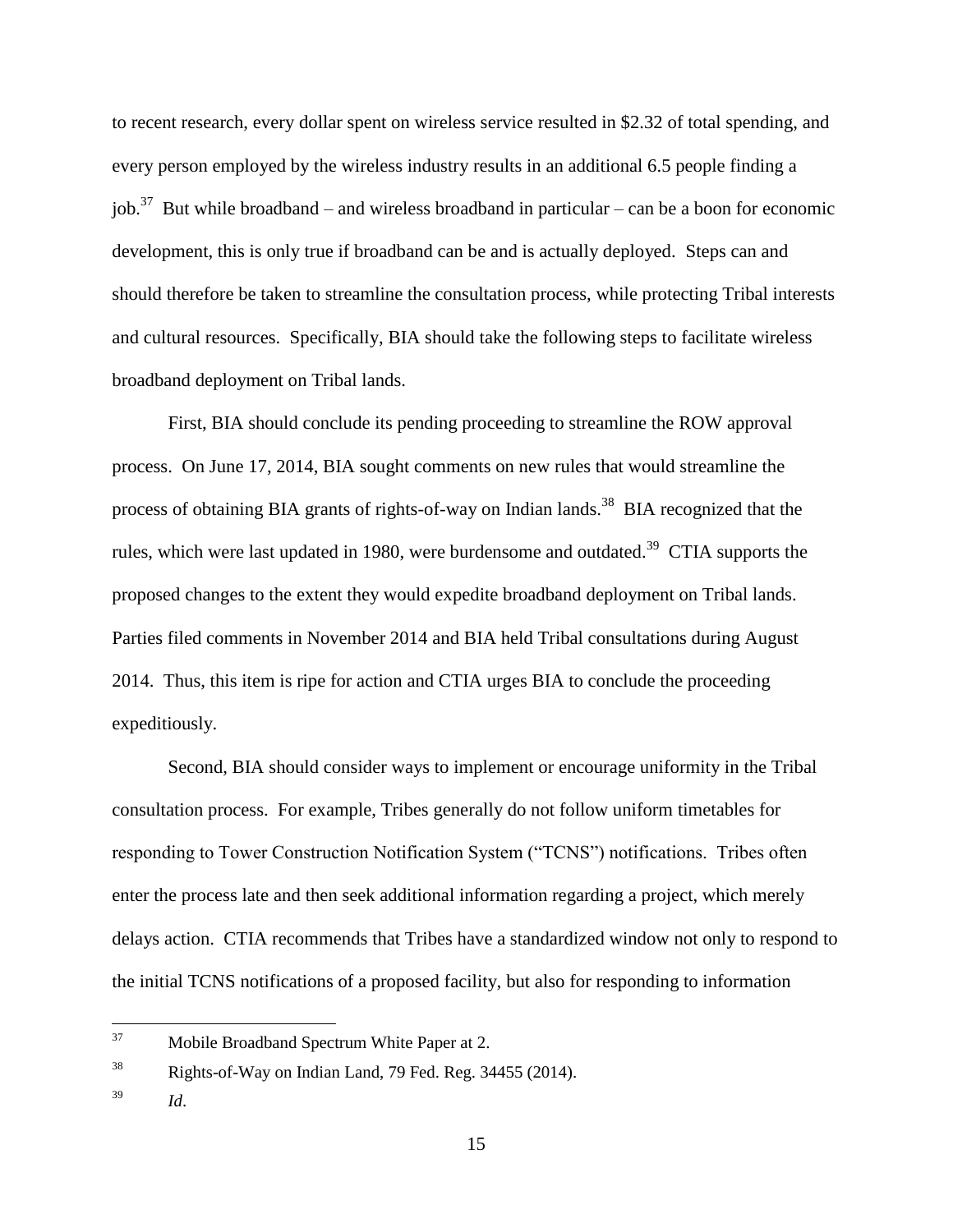subsequently provided by the applicant to the Tribe at the Tribe's request. The Tribal application process should also be standardized to the extent possible. That way, applicants are better able to provide necessary materials and information to Tribes at the outset. A more simplified application process also could simplify and streamline review. In addition, BIA should encourage use of a uniform fee schedule by federally recognized Tribes for reviewing and processing wireless applications. The fees should be cost-based and used to ensure that Tribes are not penalized for protecting their cultural rights.

Finally, BIA should make clear that Tribal monitoring should be limited to situations of particular concern where the proposed site and excavation indicates that a potential impact on items or areas of Tribal significance is likely, based on clearly articulated factors. Monitoring can be an expensive process. In some cases, negotiation of these monitoring agreements, or the actions of monitors themselves, has delayed projects. For example, Tribal monitors have effectively shut down projects by refusing to oversee work until the financial terms of their employment are re-negotiated. BIA should work with Tribes to narrow the scope of antenna siting actions that require Tribal monitoring, subject at all times to the applicant's obligation to cease excavation and construction immediately upon the discovery of any items of cultural significance. In this way, the relevant Tribe(s) can be consulted during the most sensitive siting projects without impeding the deployment of valuable broadband services in areas where extensive Tribal monitoring is not needed.

#### **b. Bureau of Land Management and National Park Service**

Pursuant to the Wilderness Act, BLM is responsible for managing 221 Wilderness Areas with 8.7 million acres in 10 Western states. The NPS, in turn, manages all U.S. national parks, as well as many national monuments. Leases to place new sites on lands regulated by BLM and NPS can take two or three years to negotiate. Even simple lease renewals can take 12-18

16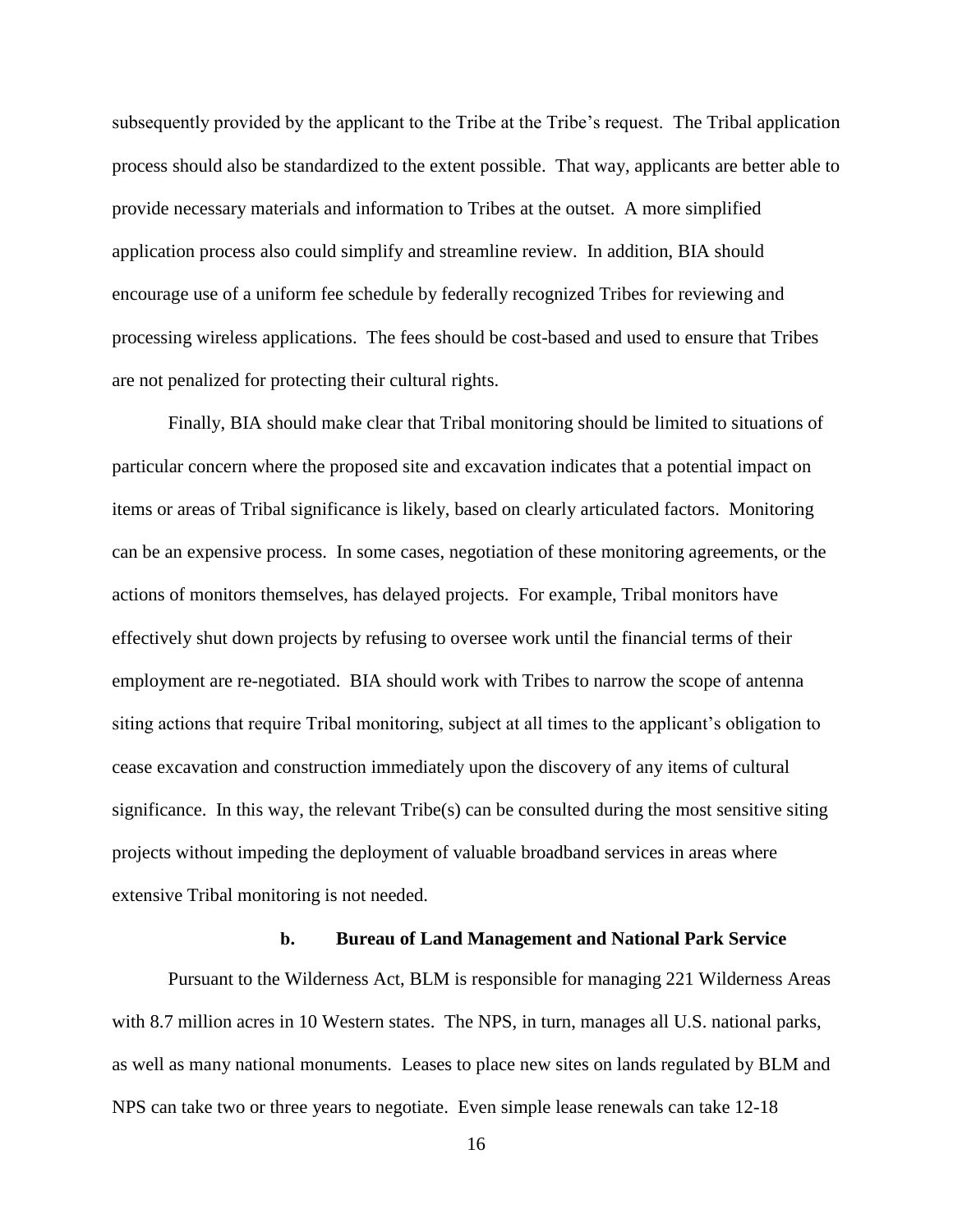months. In addition, even though BLM generally requires applicants to collocate antennas at existing sites (reducing the impact on subject lands), its processing of applications for "joint use of facilities" is time consuming. Both agencies should take steps to ensure that applications necessary for the deployment of wireless broadband service are processed without delay. As a first step in this process, BLM and NPS should consider adopting more standardized and streamlined procedures for processing wireless broadband siting applications.

## **4. Department of Agriculture ("USDA")**

<span id="page-19-0"></span>The Secretary of USDA co-chairs the BOC and oversees two agencies within USDA – the Forest Service and the U.S. Fish and Wildlife Service ("USFWS") – that play a substantial role in the wireless siting process. A few simple changes could have significant impact on the ability to expand wireless broadband services into the areas managed by these agencies.

# **a. Forest Service**

The Forest Service is responsible for managing 193 million acres in more than 150 national forests and grasslands.<sup>40</sup> Many of these areas are isolated and difficult to reach during certain times of the year due to rain and snow. Due to weather conditions, many siting applicants only have a relatively small window of time within which to obtain approval and construct a site. Thus, slight delays in the approval process can result in very lengthy deployment delays  $-i.e.,$  if a small delay results in approval in the rainy/winter season, construction may need to be postponed until the spring. To help prevent against unnecessary delays which may postpone deployment substantially, the Forest Service should streamline its review process and consider each proposed site individually. Additionally, if issues arise relating to previously proposed or deployed sites, those issues should be resolved via inquiries

40 See USDA, The U.S. Forest Service - An Overview,

[http://www.fs.fed.us/documents/USFS\\_An\\_Overview\\_0106MJS.pdf](http://www.fs.fed.us/documents/USFS_An_Overview_0106MJS.pdf) (last visited June 5, 2015).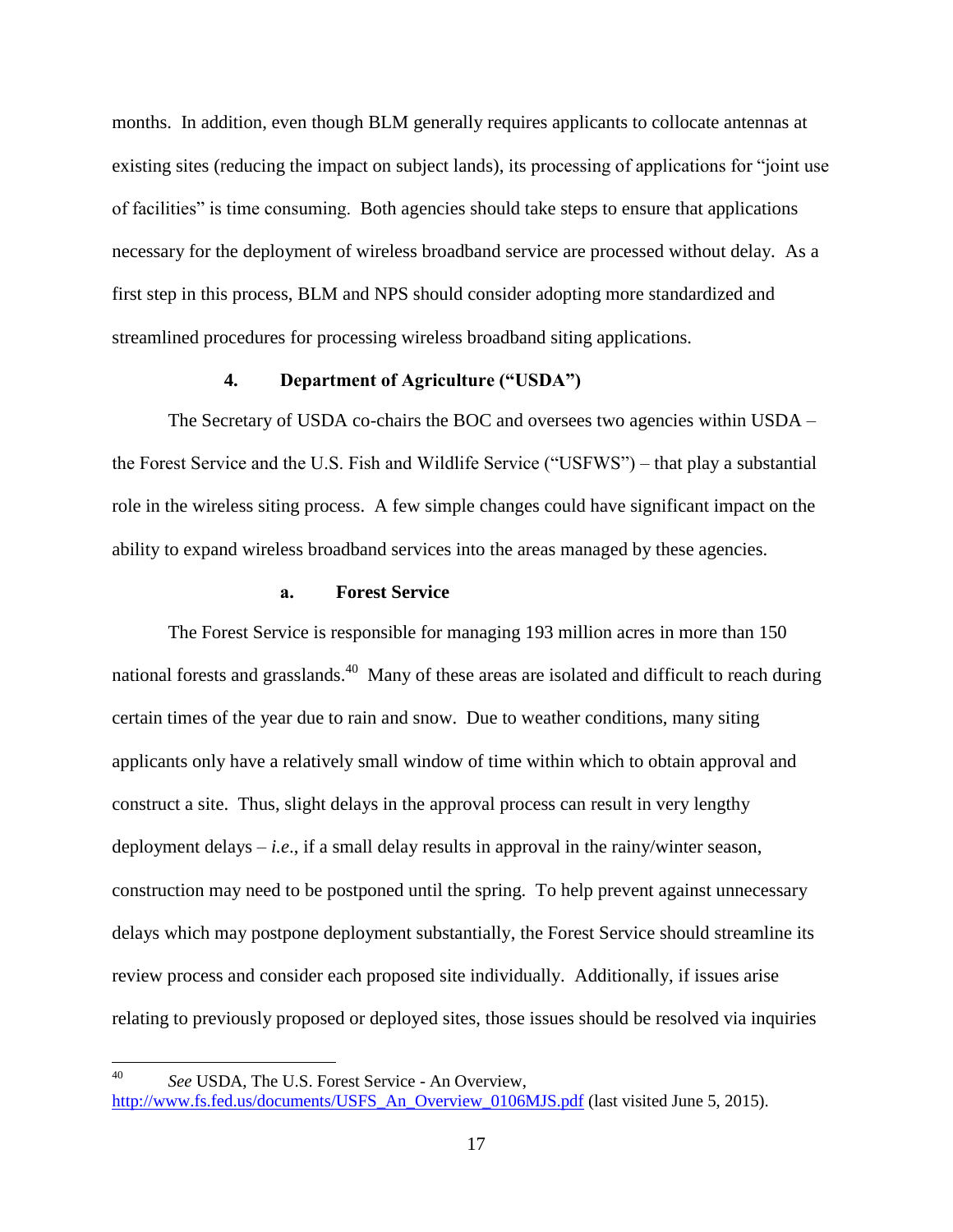specific to those sites; issues outside the scope of the particular siting request at hand should not serve to delay an unobjectionable infrastructure deployment. By taking these steps, the Forest Service can help ensure that its review processes foster timely infrastructure deployment.

## **b. Fish and Wildlife Service**

Applicants must consult with the local USFWS office when environmental reviews conducted by the applicant reveal the possible presence of threatened or endangered species, critical habitats, or migratory birds in the project area.<sup>41</sup> Section 1.1307(a)(3) of the FCC's rules requires applicants, licensees, and tower owners to consider the impact of proposed facilities under the Endangered Species Act.<sup>42</sup> Applicants must determine whether any proposed facilities may affect listed, threatened, or endangered species or designated critical habitats, or are likely to jeopardize the continued existence of any proposed threatened or endangered species or designated critical habitats. In order to make this determination, applicants must consult with USFWS.

When a project requires USFWS consultation and review, the project cannot proceed until the USFWS has issued a finding of no impact to the environment or, if it finds a potential threat, until an environmental assessment is filed and USFWS issues a finding of no significant impact.<sup>43</sup> USFWS thus plays a major role in the antenna siting process. CTIA recommends three steps that USFWS should take to facilitate broadband deployment while still meeting its statutory mandate.

First, USFWS should make consistent the processing timeframes and review procedures among its various offices. Unfortunately, CTIA members' experiences reveal a lack of

 $41$ <sup>41</sup> *See* 47 C.F.R. §1.1307(a)(3); Section 1.1307(d)(Note).

<sup>42</sup> 16 U.S.C. § 1531 *et seq*.

<sup>43</sup> 47 C.F.R. §1.1307(a)(3); *see also* FCC, Tower and Antenna Siting, <https://www.fcc.gov/encyclopedia/tower-and-antenna-siting> (last visited June 5, 2015).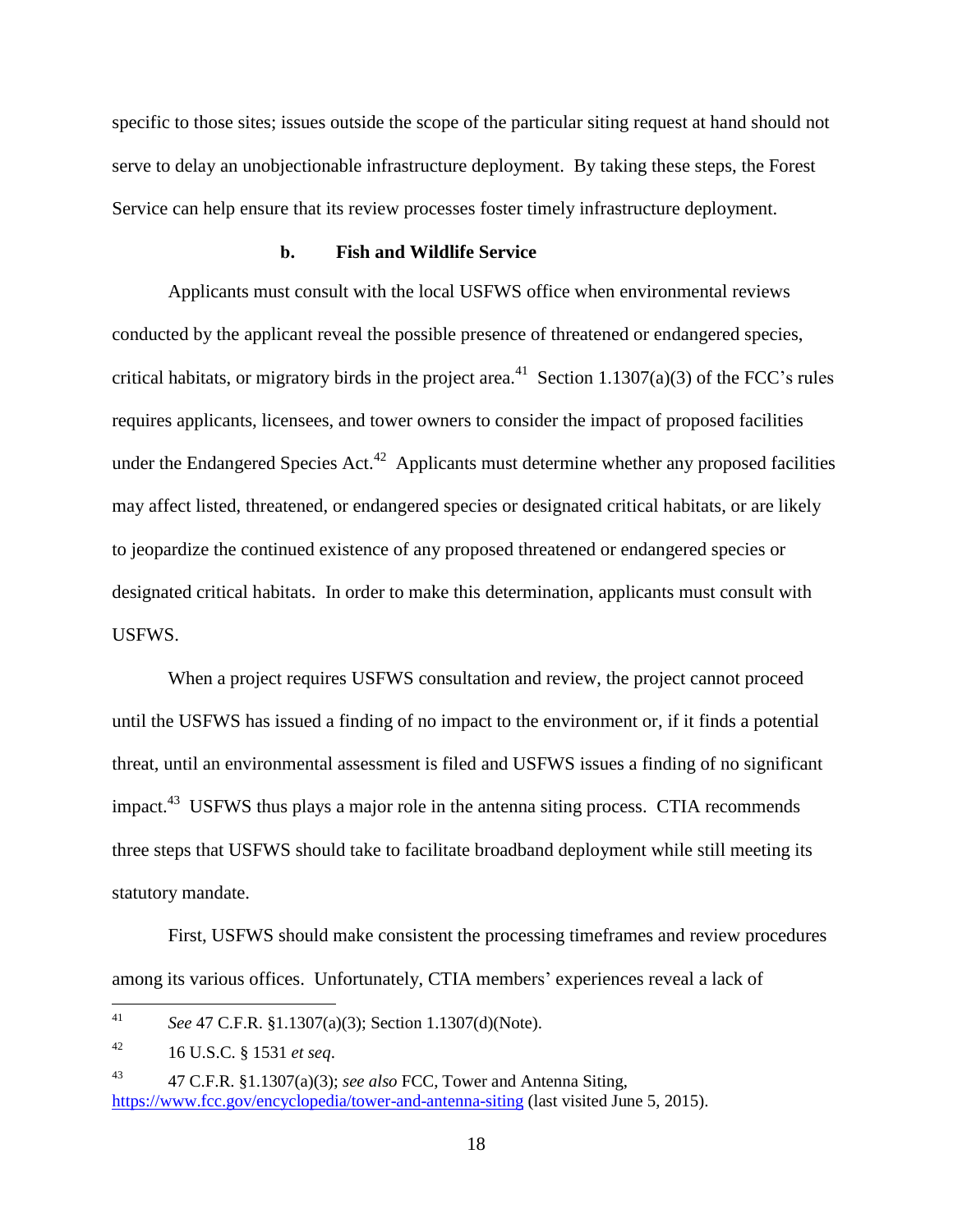uniformity in procedures among USFSW offices, and members are increasingly experiencing long delays in USFWS response times, particularly in California and Hawaii. In certain situations, members have been asked to conduct extensive studies based on environmental concerns that are not substantiated by sound scientific evidence. As a result, delays of up to two years are not uncommon in California and Hawaii.

For example, one CTIA member received USFWS approval for a site but had to re-seek approval after a zoning change required the proposed site to be moved a mere five feet. That second review resulted in a 17-month delay based on concerns – from a five-year-old study that existed at the time of the first approval – that RF emissions might adversely impact an endangered species.

Because USFWS has not standardized its triggers for migratory and/or endangered bird analysis, applicants cannot evaluate the cost or timing associated with deploying wireless broadband facilities on lands subject to USFWS jurisdiction. USFWS should take immediate steps to minimize the impact these issues have on broadband deployment. Among other things, USFWS could adopt a 30-day period for completing all required reviews and establish clear criteria for triggering lengthy and expensive review processes.

Second, USFWS should carefully consider the potential impact on wireless tower siting of its recently-proposed Programmatic Environmental Impact Statement ("PEIS"). The PEIS would evaluate the potential environmental impacts of a proposal to authorize incidental take of migratory birds under the Migratory Bird Treaty Act ("MBTA").<sup>44</sup> Rather than expedite wireless broadband deployment and availability, this approach could produce further delay. Federal courts currently are split as to whether the MBTA authorizes USFWS to regulate incidental avian

 $44$ <sup>44</sup> *Migratory Bird Permits; Programmatic Environmental Impact Statement*, 80 Fed. Reg. 30032 (2015) ("PEIS Notice").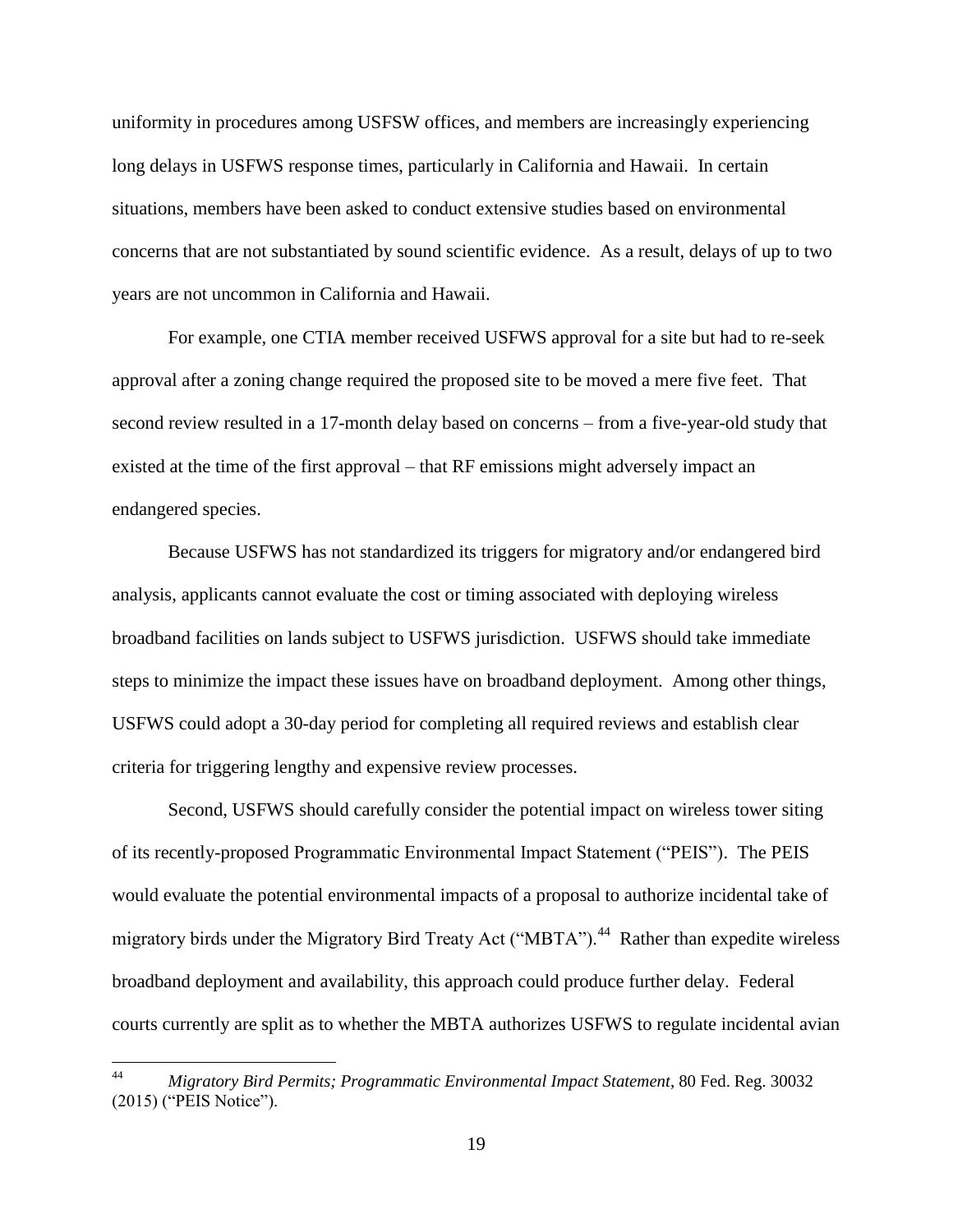takes.<sup>45</sup> Thus, it is far from clear that USFWS has the authority to undertake such a permitting program. In addition, each of the approaches proposed in the Notice of Intent could subject communications tower owners and operators to additional mitigation requirements, including requirements relating to the design of communications towers as well as habitat preservation and restoration and potential financial remuneration.<sup>46</sup> These requirements would likely further delay deployment and increase associated costs. At this time, there is insufficient evidence to demonstrate that these measures are necessary or appropriate.

Third, whether as part of the above-referenced anticipated PEIS analysis or in another proceeding, the USFWS should clarify and standardize its mitigation policies. Currently, it is not uncommon for USFWS to seek to mitigate the potential impact of a siting proposal by asking the applicant to contribute a seemingly arbitrary amount of money to a fund to protect species or preserve critical habitats. The need to secure USFWS review and approval for a proposed site should not be viewed as an opportunity to extract money – even for these important goals – unless there is a direct linkage between the specific proposal before the USFWS and the species or critical habitats toward which the funds would be dedicated. By taking these simple steps, the Forest Service and USFWS can help the BOC achieve its goal to facilitate the expansion of broadband services to those areas managed by the agencies.

## **5. General Services Administration ("GSA")**

<span id="page-22-0"></span>GSA is charged with developing and managing an inventory of lands under the control of executive branch agencies.<sup>47</sup> Many of the delays faced by CTIA members can be traced to a lack

 $45$ <sup>45</sup> Andrew L. Askew, *Environmental Law – Endangered Species: Interpreting the Migratory Bird Treaty Act and its Prohibition Against the Taking of Protected Birds*, 88 N.D. L. REV. 843 (2012).

<sup>46</sup> *See* PEIS Notice at 30033.

<sup>47</sup> *See* General Services Administration, Frequently Asked Questions, <http://www.gsa.gov/portal/content/104199> (last visited June 9, 2015).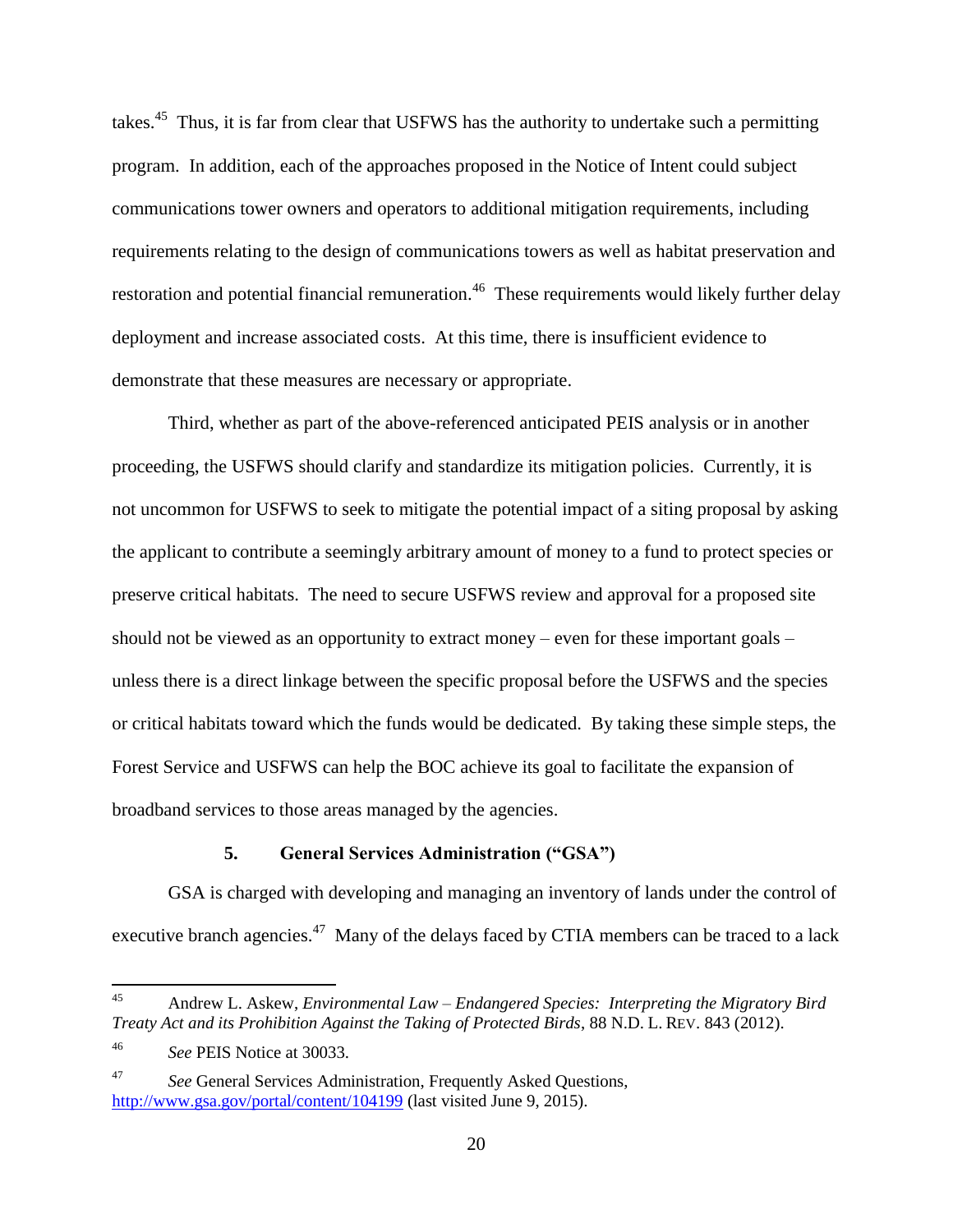of standardized processes and fees for siting wireless facilities on federal lands. The Federal Property Working Group has been working with GSA for years to develop common forms and fee schedules, master contracts, and uniform processes for deploying broadband facilities on federal lands, buildings, rights-of-way, federally assisted highways, and Tribal lands.<sup>48</sup> These efforts should be expedited further.

### **B. Create More Federal Mobile Platforms.**

<span id="page-23-0"></span>Federal agencies, including BOC members, have streamlined the process for filing reports and other required documents by accepting them electronically. As noted above, however, mobile devices are used increasingly often to gain Internet access, even for sensitive transactions such as mobile banking. According to the Federal Reserve, 39 percent of all mobile phone users – and 52 percent of smartphone users – with a bank account used mobile banking in 2014.<sup>49</sup> The Federal Reserve also observed that use of mobile banking and payment services has increased each year since it began tracking this information in 2011.<sup>50</sup> Considering consumers' increased comfort with using mobile devices for sensitive transactions and the fact that many lower income individuals rely on mobile devices exclusively for Internet access means that federal reporting requirements and the ability to manage government benefits should be more mobile-friendly also.

This is particularly important for entities with consumer-facing obligations like the Department of Veterans Affairs, Social Security Administration, the Department of Health and Human Services, the Department of Housing and Urban Development (and their member

<sup>48</sup> <sup>48</sup> *See* FPWG Broadband Deployment Report at 5.

<sup>49</sup> Board of Governors of the Federal Reserve System, *Consumer and Mobile Financial Services 2015* (Mar. 2015), *available at* [http://www.federalreserve.gov/econresdata/consumers-and-mobile](http://www.federalreserve.gov/econresdata/consumers-and-mobile-financial-services-report-201503.pdf)[financial-services-report-201503.pdf.](http://www.federalreserve.gov/econresdata/consumers-and-mobile-financial-services-report-201503.pdf)

<sup>50</sup> *Id*. at 5.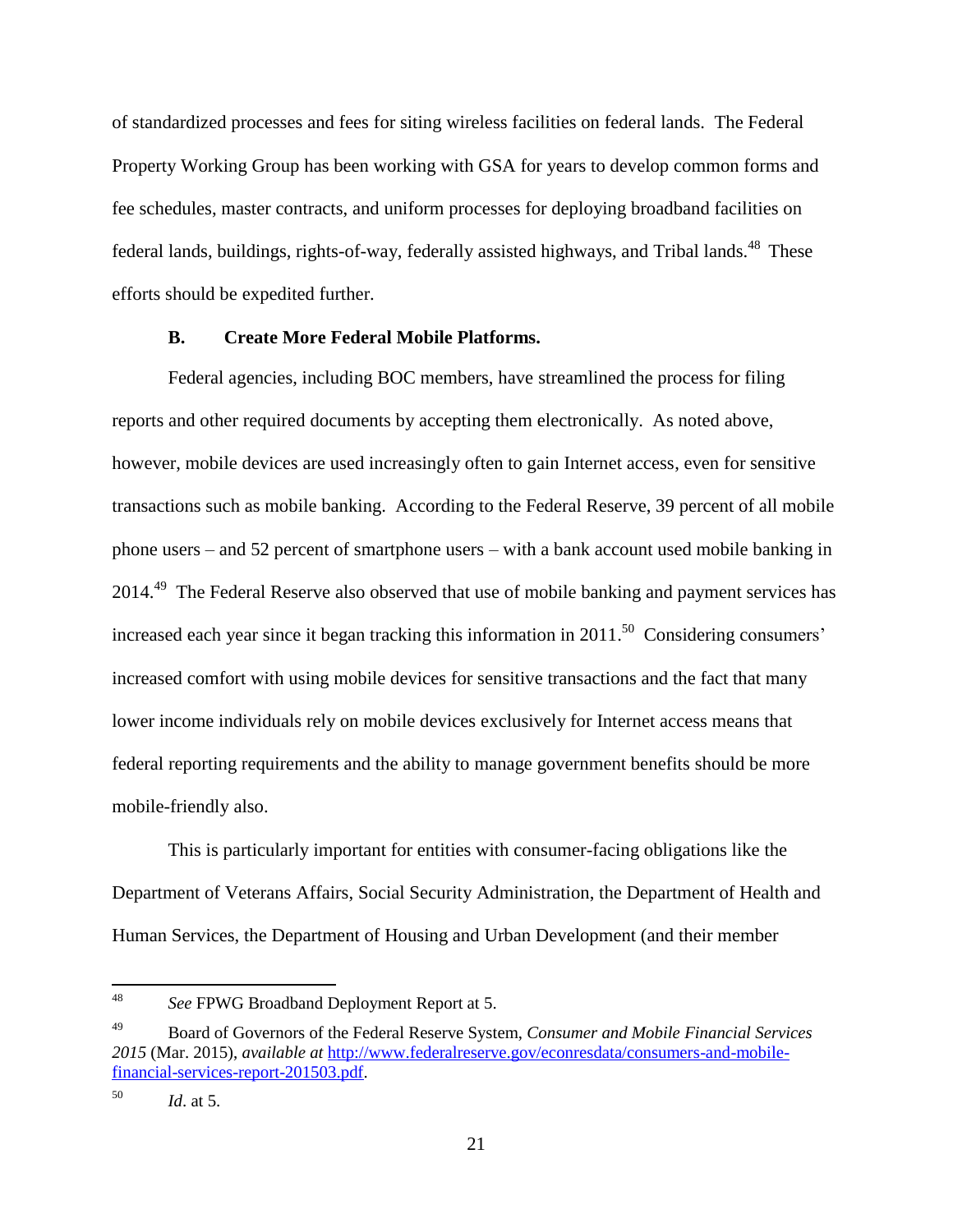agencies), and the Internal Revenue Service. By enabling greater use of mobile devices to conduct business with federal agencies, BOC-member agencies will increase the demand for networks on which those applications can most optimally function.

#### **C. Focus on Mobile Learning Opportunities.**

<span id="page-24-0"></span>Schools and libraries already are using mobile devices with wireless Internet connections to enhance learning and open up educational opportunities both inside and outside of the classroom. Mobile devices, tablet computers, e-readers, and other connected devices can lower costs for school districts that previously may have purchased desktop or laptop computers and hard copies of books. In the home, and – in particular – in lower income homes, a mobile connection might be the only in-home Internet connection for use in completing research and homework assignments. For this reason, federal agencies should look for ways to expand mobile learning opportunities.

There is significant capacity for expanding mobile learning opportunities. In 2010, CTIA identified nearly 300,000 educational applications available across the seven platform-specific mobile application stores used by consumers, a number that has certainly grown since then.<sup>51</sup> Mobile devices allow for a level of connectivity between teachers and students – such as homework reminders delivered by text message – which were not possible in the past. Teachers can use tools like classroom blogs to stay connected with students and parents, even outside of the classroom. Mobile devices also facilitate distance and remote learning opportunities, such as allowing students who are home sick to stay connected to the classroom. And mobile devices allow students with limited verbal communications abilities to stay connected with classmates and participate in discussions.

 $\overline{a}$ 

<sup>51</sup> FCC Comments of CTIA, CC Docket No. 02-6, *et. al.*, at 7 (filed Jul. 9, 2010).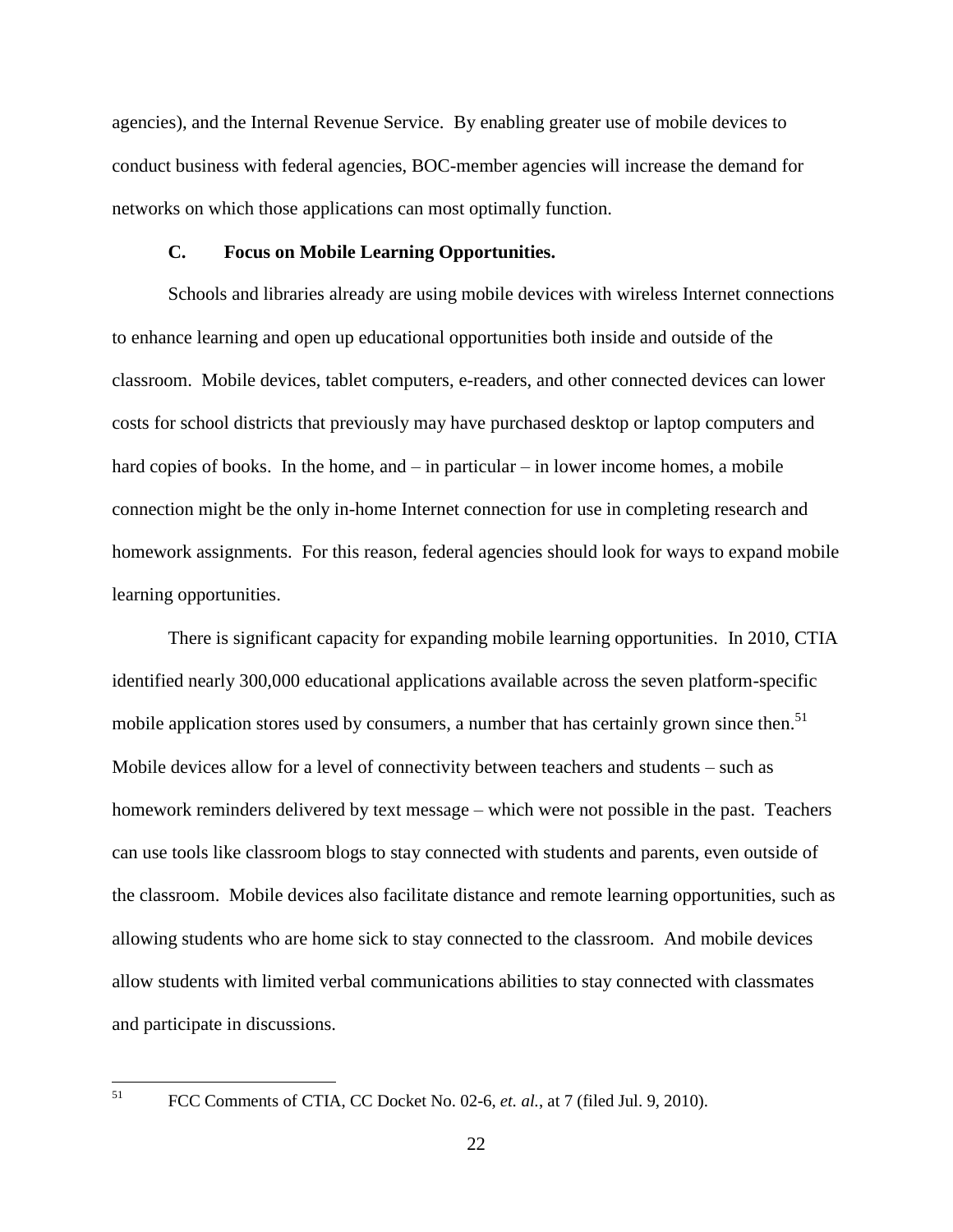Although the FCC's E-Rate program supports some educational goals, the Department of Education ("DOE") also could be instrumental in expanding mobile learning opportunities by establishing incentives that will promote broadband adoption. In particular, the DOE can encourage, through grant or low-interest loan programs, increased use of mobile learning opportunities, supporting schools' purchase of tablets and other connected devices. CTIA encourages other agencies engaged in educational activities to similarly consider ways in which to expand mobile learning activities.

### **D. Clarify the Definition of Small Business.**

<span id="page-25-0"></span>In 1953, Congress enacted the Small Business Act, creating the Small Business Administration ("SBA") and giving it the primary function to "aid, counsel, assist, and protect, insofar as is possible, the interests of small-business concerns."<sup>52</sup> Small businesses are defined as non-dominant, independently owned and operated businesses that satisfy certain criteria established by the SBA.<sup>53</sup> Pursuant to those criteria, small telecommunications companies are defined as those with fewer than 1,500 employees.<sup>54</sup> Because the SBA is the expert entity on small businesses, the BOC and its member agencies, and indeed *all* federal agencies, should defer to the definition established by the SBA and ensure that any activities related to encouraging broadband deployment and competition do not conflict with this definition.

In its recent *Open Internet Order*, <sup>55</sup> the FCC used a subscriber-based methodology to determine the types of businesses that should be exempt from certain new regulatory

<sup>52</sup> <sup>52</sup> *See* 15 U.S.C. § 631; U.S. Small Business Administration, What We Do, Authority, <https://www.sba.gov/about-sba/what-we-do/authority> (last visited Jun. 3, 2015).

<sup>53</sup> *See* 15 U.S.C. § 632.

<sup>54</sup> *See* 13 C.F.R. § 121.201.

<sup>55</sup> *Protecting and Promoting the Open Internet*, Report and Order on Remand, Declaratory Ruling, and Order, FCC 15-24, GN Docket No. 14-28 (rel. Mar. 12, 2015).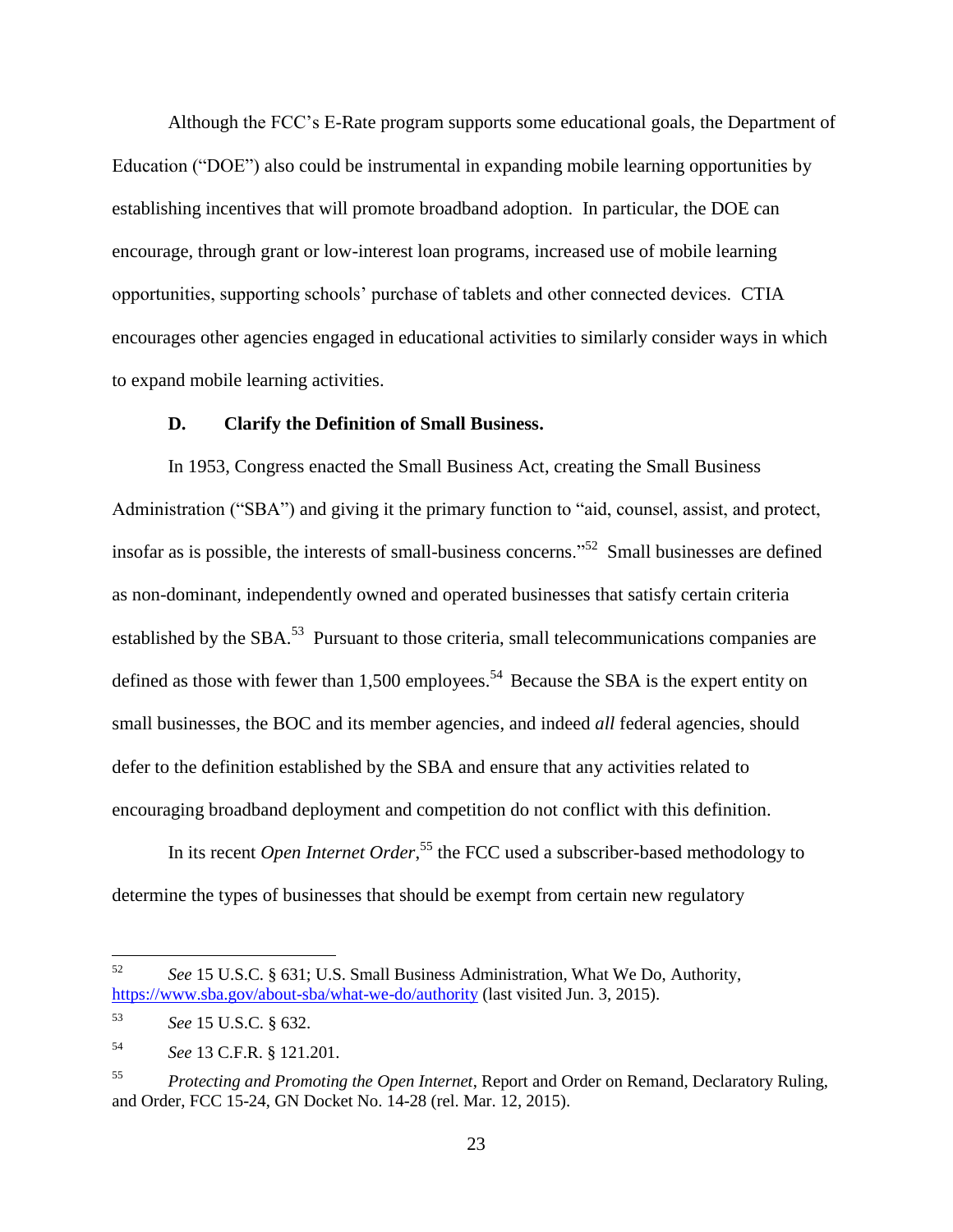requirements, without using the SBA definition of small business in the telecommunications industry. Specifically, the FCC adopted a temporary exemption from its new transparency rules for broadband providers with fewer than 100,000 subscribers.<sup>56</sup> The FCC offered no explanation for its departure from the SBA's employee-based definition of a small telecommunications business, resulting in onerous requirements being imposed on businesses specifically identified as "small" by the agency with expertise on such matters.<sup>57</sup>

There are two important lessons for the BOC to consider based on the FCC's example. First, departure from the SBA's small business definitions, which were adopted through the expertise of that agency, can create the potential for arbitrary, disparate treatment of small businesses. The BOC should urge the FCC to honor, or at least acknowledge and consider, definitions established by the SBA. Second, the BOC should recommend that the SBA consider adopting a more precise definition of small business applicable specifically to broadband providers – and potentially even one that is tailored to specific broadband deployment or adoption programs – which could facilitate relief from regulatory obligations for more small businesses and provide assistance (in the form of grants, bidding credits, or otherwise) for additional entities to pursue greater broadband deployment.

<sup>56</sup> <sup>56</sup> *Id*. ¶¶ 172-73.

<sup>&</sup>lt;sup>57</sup> Indeed, in its discussion of "how best to delineate the boundaries" of the small business exception to the disclosure rules, the FCC discussed only its own precedent, not even addressing the SBA's definition. *Id*. ¶ 173.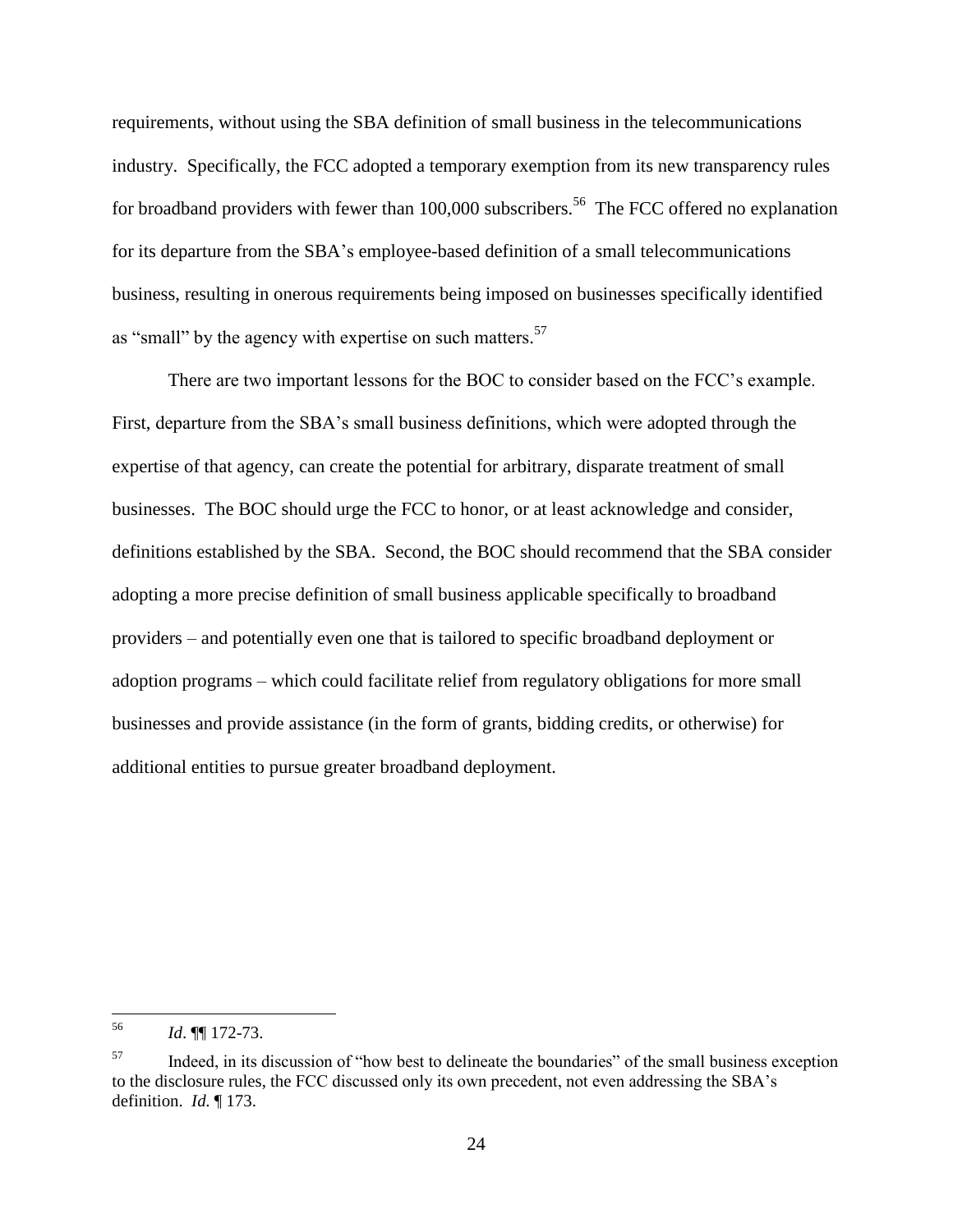### <span id="page-27-1"></span><span id="page-27-0"></span>**IV. EFFORTS BY OTHER AGENCIES**

# **A. Streamline the FCC's Environmental, Historic, and Cultural Review Processes.**

The Administration consistently has worked to eliminate barriers to broadband deployment, and CTIA supports efforts "to take all necessary actions" to remove such barriers.<sup>58</sup> Although the Presidential Broadband Memo only includes certain identified executive agencies under the BOC umbrella, it states that "[i]ndependent agencies are strongly encouraged to comply with the requirements."<sup>59</sup> The BOC should urge the FCC to follow the Presidential Broadband Memo so that all federal agencies are working cooperatively toward the same broadband deployment goal.

As a first step, the FCC should work with the Advisory Council on Historic Preservation, National Conference of State Historic Preservation Officers, and other interested parties to establish a streamlined mechanism for the review of Distributed Antenna Systems ("DAS") and small cell facilities. In October 2014, the FCC adopted rule changes designed to expedite broadband deployment.<sup>60</sup> It recognized that additional, broader exclusions may be appropriate for DAS and other small cell systems and committed to working with stakeholders "to develop a program alternative that will promote additional efficiencies in the historic preservation review of DAS and small-cell deployments."<sup>61</sup> As carriers work to densify their networks and enhance capacity with the use of DAS and small cells, this relief is critical. The FCC indicated that the process would take between 18 and 24 months to complete – *i.e.*, that it would be complete

 $\overline{a}$ 

<sup>58</sup> Notice at 23785.

 $^{59}$  Presidential Broadband Memo § 4(iii)(e).

<sup>60</sup> *Acceleration of Broadband Deployment by Improving Wireless Facilities Siting Policies*, Report and Order, 29 FCC Rcd. 12865, ¶13 (2014).

 $f^{61}$  *Id.*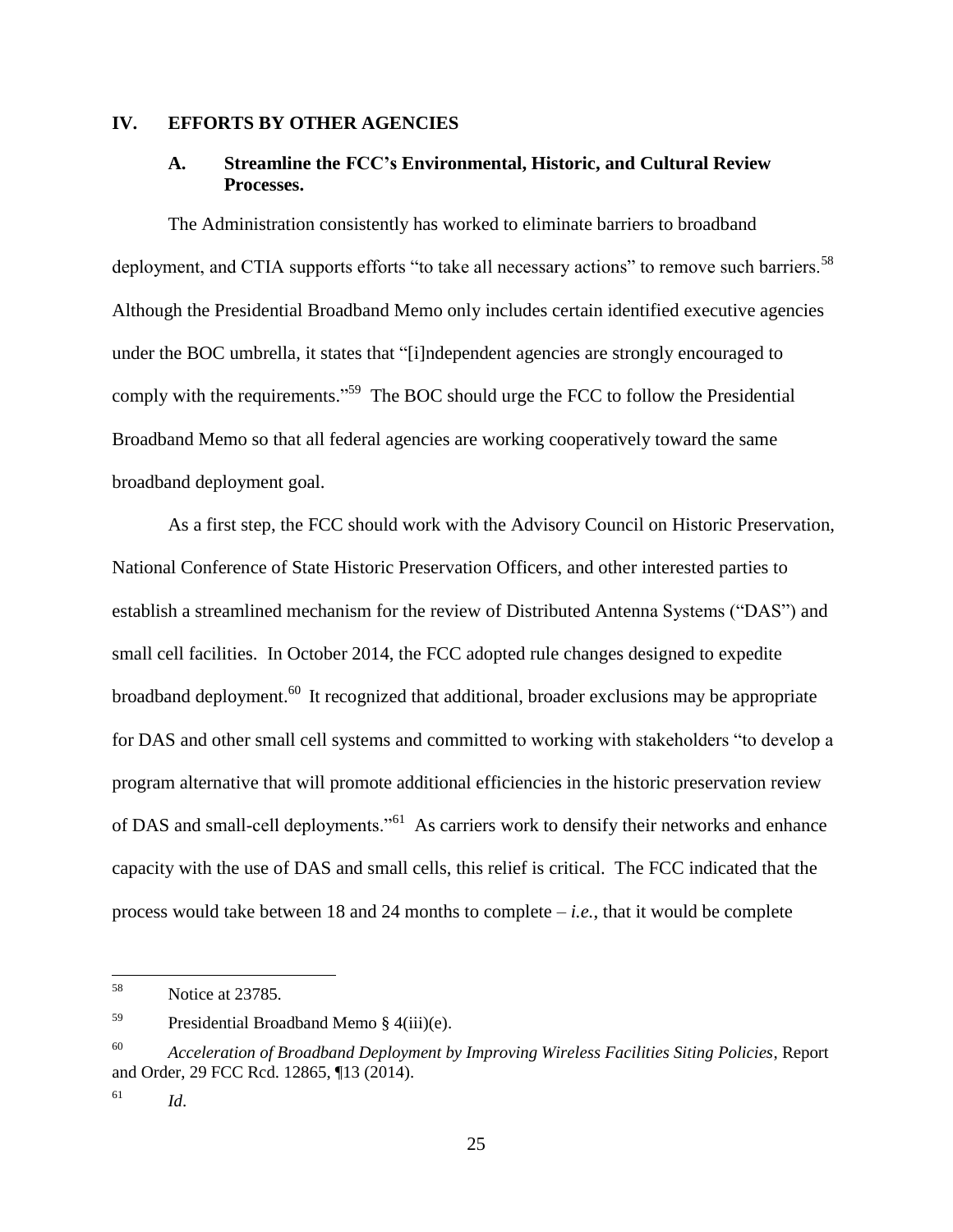between April and October 2016.<sup>62</sup> Consistent with the objectives underlying the Presidential Broadband Memo, the FCC should move forward with these efforts expeditiously so that it can implement the program alternative within the next 14 months.

In addition to quickly implementing a program alternative for DAS and small cells, the FCC separately should adopt timeframes governing its review of Environmental Assessments, particularly where no challenges are filed. Clear, specific timetables for completing review will expedite antenna siting on federal, Tribal, and private properties. All parties to the process will have a clear understanding of the decision making process, and delays associated with the failure to promptly act on uncontested applications will be eliminated.

## **B. Accelerate the mHealth Application Approval Process.**

<span id="page-28-0"></span>Over the past 10 years, the number of mobile health ("mHealth") applications and capabilities available to medical professionals and consumers has exploded. As of 2013, one survey indicated that 86 percent of doctors use smartphones for professional purposes,<sup>63</sup> and 51 percent used tablets. By the end of 2013, consumers could choose from 40,000 mobile healthcare applications, and 247 million mobile users had downloaded a healthcare app.<sup>64</sup> According to one estimate, the global mHealth market will reach \$49 billion by 2020, driven primarily by monitoring services, but also emergency response, healthcare surveillance and

<sup>62</sup> <sup>62</sup> *Id*.

<sup>63</sup> Epocrates, *Epocates 2013 Mobile Trends Report: Maximizing Multi-Screen Engagement Among Clinicians*, at 5 (2013), *available at*  [http://www.epocrates.com/oldsite/statistics/2013%20Epocrates%20Mobile%20Trends%20Report\\_FINA](http://www.epocrates.com/oldsite/statistics/2013%20Epocrates%20Mobile%20Trends%20Report_FINAL.pdf) [L.pdf.](http://www.epocrates.com/oldsite/statistics/2013%20Epocrates%20Mobile%20Trends%20Report_FINAL.pdf)

<sup>64</sup> Scott Rupp, "mHealth Stats: Mobile Apps, Devices and Solutions," *Electronic Health Reporter*  (Dec. 10, 2013), *available at* [http://electronichealthreporter.com/mhealth-stats-mobile-apps-devices-and](http://electronichealthreporter.com/mhealth-stats-mobile-apps-devices-and-solutions/)[solutions/.](http://electronichealthreporter.com/mhealth-stats-mobile-apps-devices-and-solutions/)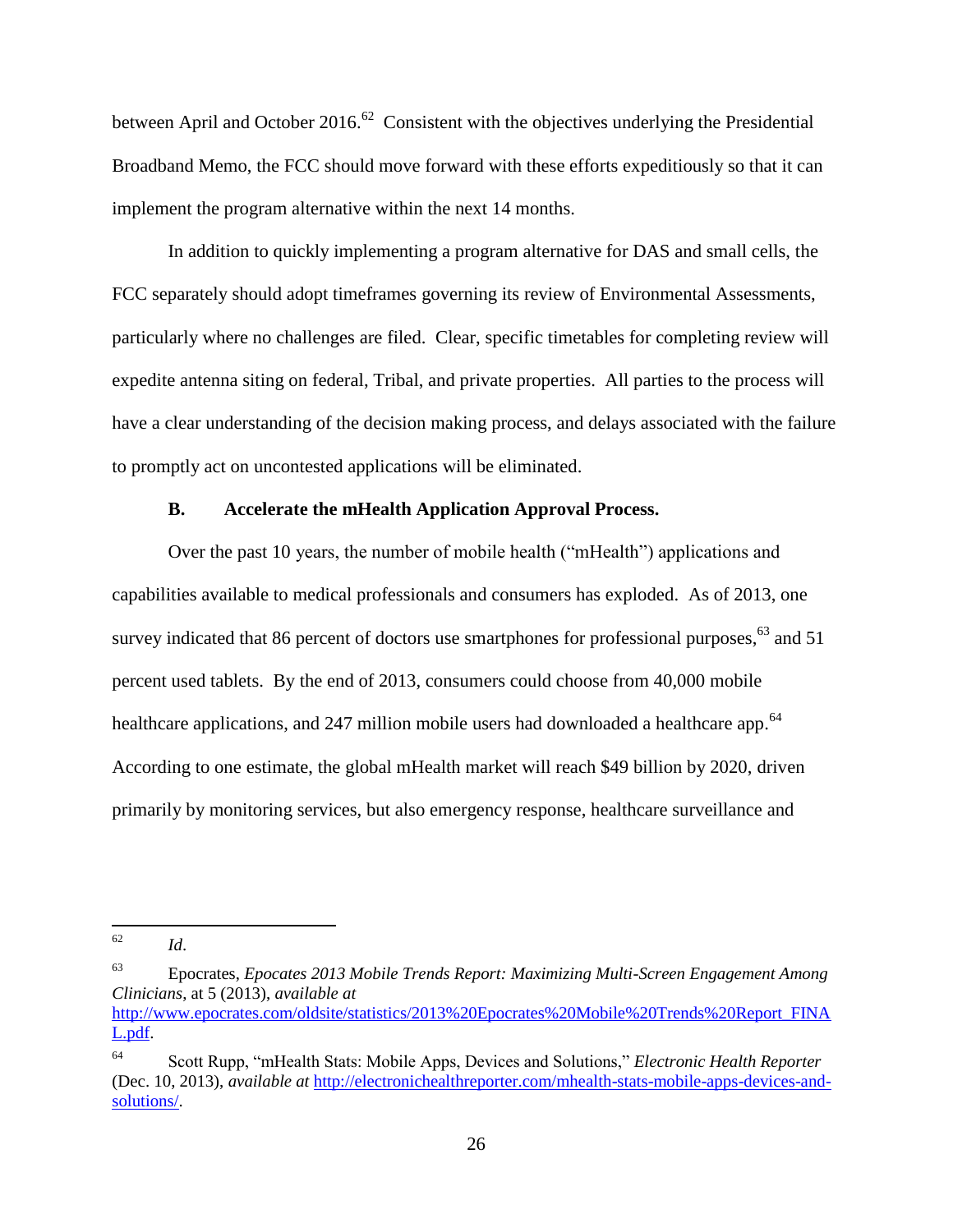administration, and practitioner support.<sup>65</sup> From enabling healthcare professionals to monitor patient information to permitting consumers to track their well-being, the full potential of mHealth is not yet developed. As the number of mHealth applications continues to grow, there will be increased demand for platforms to support them. Accordingly, the BOC and federal agencies should promote greater use and expansion of mHealth solutions.

CTIA has long advocated that agencies like the Food and Drug Administration ("FDA") should speed the mHealth application approval process for those applications that require approval, or limit the number of applications that require approval.<sup>66</sup> The FDA also should adopt policies that encourage the development of even more health applications, and ensure that products that do not create health risks to patients are not impeded by lengthy trials and approval processes.

Continued expansion of mHealth will further stimulate broadband deployment and competition. First, providers will work to ensure their networks are capable of supporting the data capabilities (*e.g.*, adequate bandwidth and sufficient privacy and security) needed to deliver mHealth applications and services. Second, with additional broadband capacity and competition, application developers and medical health professionals will work to develop and deliver new products to improve patient outcomes, leading to even greater demand for networks.

## <span id="page-29-0"></span>**C. Promote Greater Access to USDA Funding.**

 $\overline{a}$ 

The USDA and RUS already sponsor several programs that provide funding for

<sup>65</sup> Grand View Research, *mHealth Market Analysis and Segment Forecast To 2020* (Feb. 2014), *available at* [http://www.grandviewresearch.com/industry-analysis/mhealth-market.](http://www.grandviewresearch.com/industry-analysis/mhealth-market)

<sup>66</sup> *See, e.g.*, CTIA Comments Responding to Food and Drug Administration Safety and Innovation Act *Health IT Report: Proposed Risk Based Regulatory Framework*, at 1-2 (filed Jul. 7, 2014) ("CTIA urges the agencies to take a more nuanced approach to determining which health IT products are unregulated, regulated by FDA or subject to the regulatory framework proposed for health management health IT.").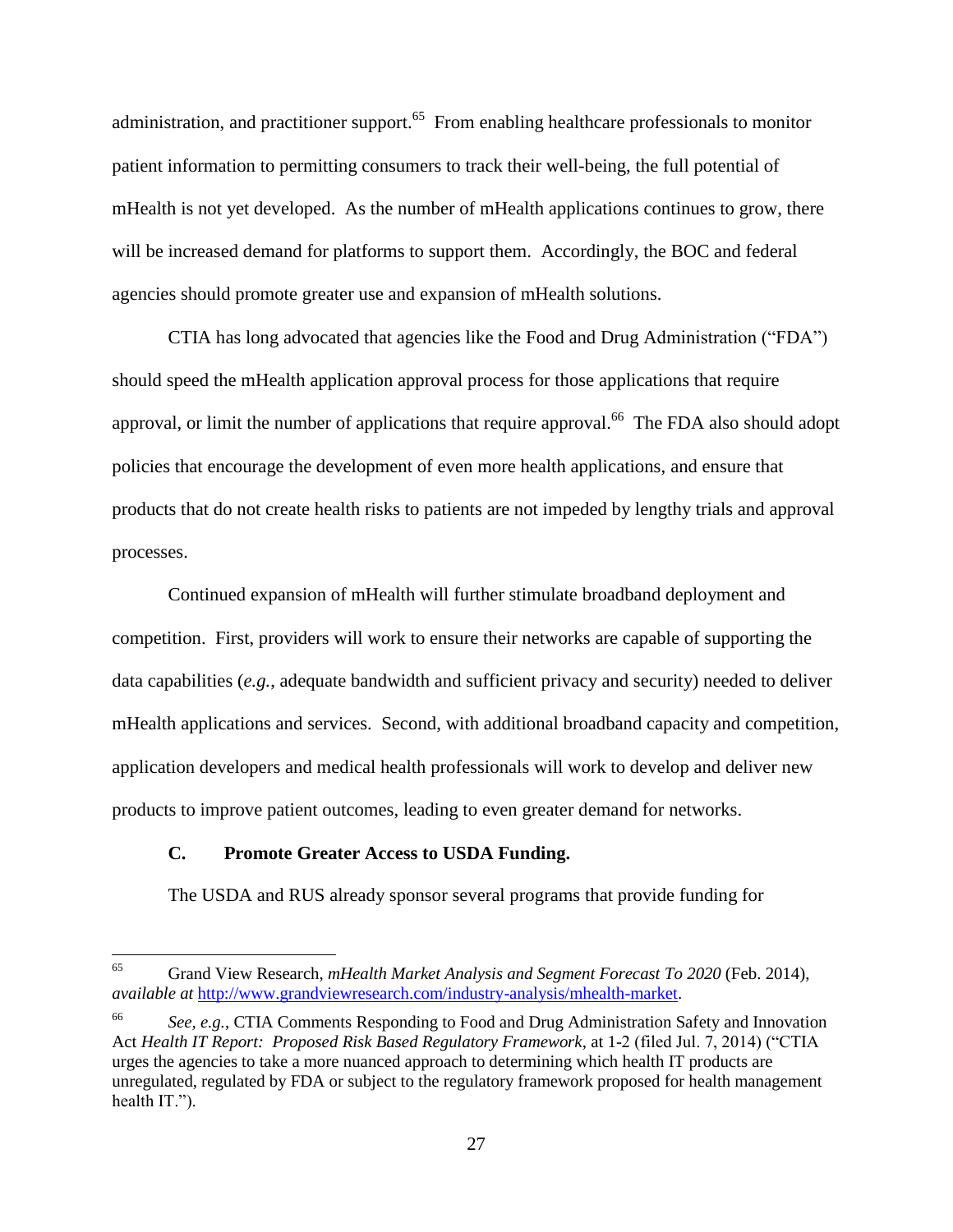broadband initiatives. This includes the USDA's Community Connect Grants, which fund construction of broadband connections in rural America, <sup>67</sup> and the Telecommunications Infrastructure Loans & Loan Guarantees program, which provides financing on reasonable terms for voice and broadband deployment and maintenance.<sup>68</sup> The USDA and RUS can take two important steps to better ensure these programs accomplish the BOC's stated goal of increasing broadband deployment. First, the agencies should better promote access to those programs to all types of entities eligible to benefit from them. The USDA and RUS should employ targeted outreach to providers that may be eligible for these and other programs and that are positioned to provide broadband service. Such outreach should be technology-neutral to ensure that the USDA and RUS identify both wireline and wireless providers that may be eligible for the programs. Second, the agencies should look for ways to simplify and streamline application and reporting processes to ensure that grant or loan recipients maximize the use of funds for broadband deployment efforts, and not program administration.

## <span id="page-30-0"></span>**V. EFFORTS BY CONGRESS TO ALIGN TAX POLICIES**

Building wireless broadband networks is highly capital-intensive, requiring considerable financial resources, regardless of the method by which services are delivered. Companies building broadband networks must make significant investments up-front, but then must generally wait several years to realize the tax benefits of those expenditures because of the useful life of that capital equipment. However, businesses will invest more if they are able to depreciate expenses in the year they are incurred, rather than over time. Last year, with bonus depreciation in place, U.S. carriers invested more than \$32 billion in their networks, accounting for a quarter of the world's wireless capital investment. As a result of this ongoing investment in

<sup>67</sup> <sup>67</sup> 7 C.F.R. § 1739.1, *et seq.*

<sup>68</sup> 7 C.F.R. § 1735.1, *et seq.*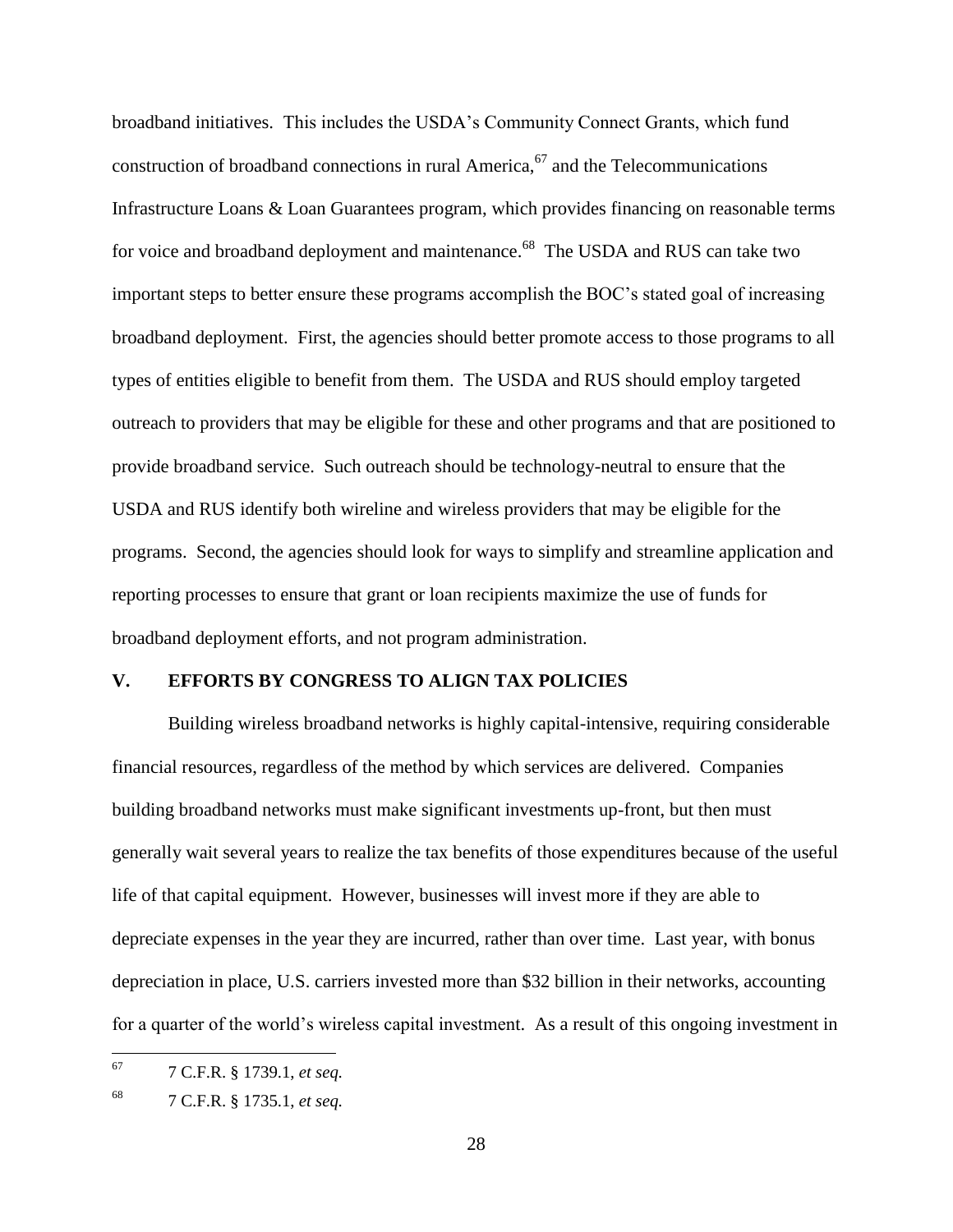domestic infrastructure, the U.S. enjoys nearly 50 percent of the world's 4G LTE subscribers despite being home to just five percent of the world's wireless subscribers. As the White House has recognized, in addition to supporting accelerated investment and economic growth, bonus depreciation promotes innovation that advances American leadership, and supports high-tech, high-wage jobs.<sup>69</sup>

To continue this world-leading investment and ensure that broadband is available to every American, bonus depreciation treatment should be made permanent. CTIA recognizes that authorization of such treatment ultimately lies with Congress, and not BOC-member (or other) administrative agencies, but CTIA urges the Administration to support legislative efforts, such as Rep. Tiberi's H.R. 2510, to make the necessary changes to the Tax Code.

## <span id="page-31-0"></span>**VI. CONCLUSION**

CTIA strongly supports the Administration's efforts to spur broadband deployment and urges all federal agencies – whether executive or independent – to take proactive steps to eliminate barriers to wireless broadband deployment. As specified in these comments, there are several ways that BOC and other federal stakeholders can facilitate, and remove impediments to, the creation of new and expanded broadband networks. Simply eliminating or updating these procedures could have a significant impact on facilitating affordable and reliable broadband available to all Americans.

<sup>69</sup> <sup>69</sup> *See* White House Office of Science and Technology Policy and National Economic Council, *Four Years of Broadband Growth*, at 16-17 (June 2013), *available at*  [https://www.whitehouse.gov/sites/default/files/broadband\\_report\\_final.pdf.](https://www.whitehouse.gov/sites/default/files/broadband_report_final.pdf)